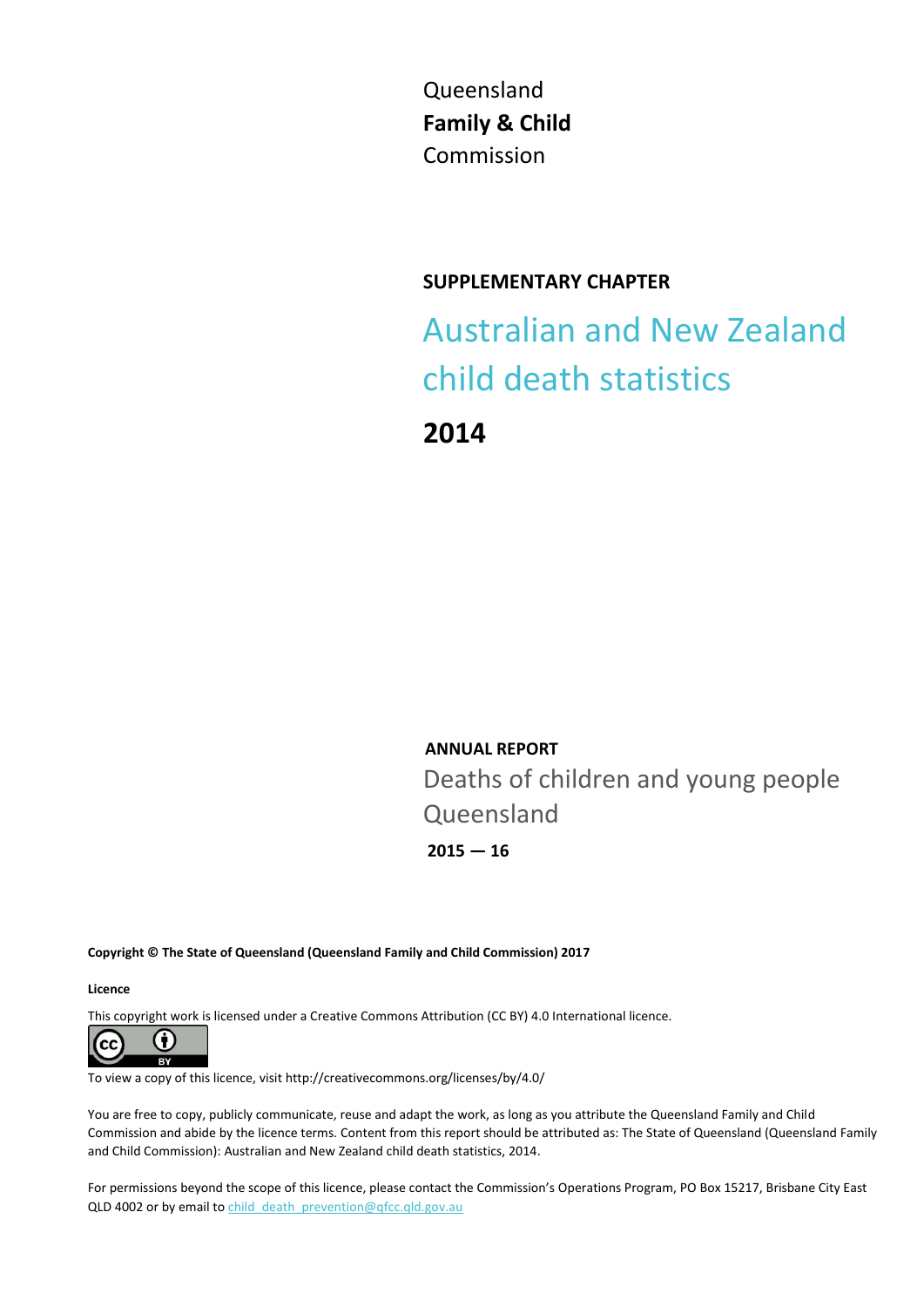## Key findings

This chapter presents information on child mortality from all eight Australian states/territories and New Zealand. Analysis of child deaths during 2014 has shown:

- Infants (children aged under 1 year had the highest rates of child deaths in all jurisdictions, accounting for 62% of all child deaths in Australia and New Zealand. Child mortality rates decreased substantially after infancy and continued to decrease until the teenage years, when they increased again.
- Queensland had the fourth-highest child mortality rate (38.1 per 100 000) and the fourth-highest infant mortality rate (448.0 per 100 000). Child mortality rates varied between 26.7 per 100 000 and 69.3 per 100 000. Infant mortality rates varied between 255.6 and 515.9 per 100 000.
- Indigenous child mortality rates were higher than the non-Indigenous rates within all jurisdictions, where both rates could be calculated<sup>1</sup>.
- Queensland had the third-highest Indigenous child mortality rate (88.8 per 100 000) and the fourthhighest non-Indigenous child mortality rate (33.8 per 100 000). Indigenous children constituted 7.8% of the Queensland child population, yet accounted for 18.1% of the child deaths.
- Indigenous child mortality rates varied between 52.5 and 101.1 per 100 000 and non-Indigenous child mortality rates varied between 23.6 and 46.2 per 100 000.
- Deaths from diseases and morbid conditions accounted for 74% of all child deaths in 2014 (excluding jurisdictions where counts of deaths from diseases and morbid conditions were not available).
- Queensland had the third-highest child mortality rate from diseases and morbid conditions (28.8 per 100 000), with rates varying between 18.1 and 36.2 per 100 000.
- Transport was the leading external cause of death in most jurisdictions, with suicide being the equal leading cause in Queensland and Western Australia. Suicide was the leading cause of external death in the Northern Territory.
- Queensland had the fourth-highest rate of external-cause deaths (6.5 per 100 000), with rates varying between 4.7 and 29.9 per 100 000.
- Queensland had the third-highest rate of infant deaths from sudden infant death syndrome (SIDS) and undetermined causes (34.8 per 100 000), with rates varying between 20.9 and 39.6 per 100 000.

 $\overline{a}$ 

 $^1$  Rates for the Australian Capital Territory were not calculated for numbers less than 5.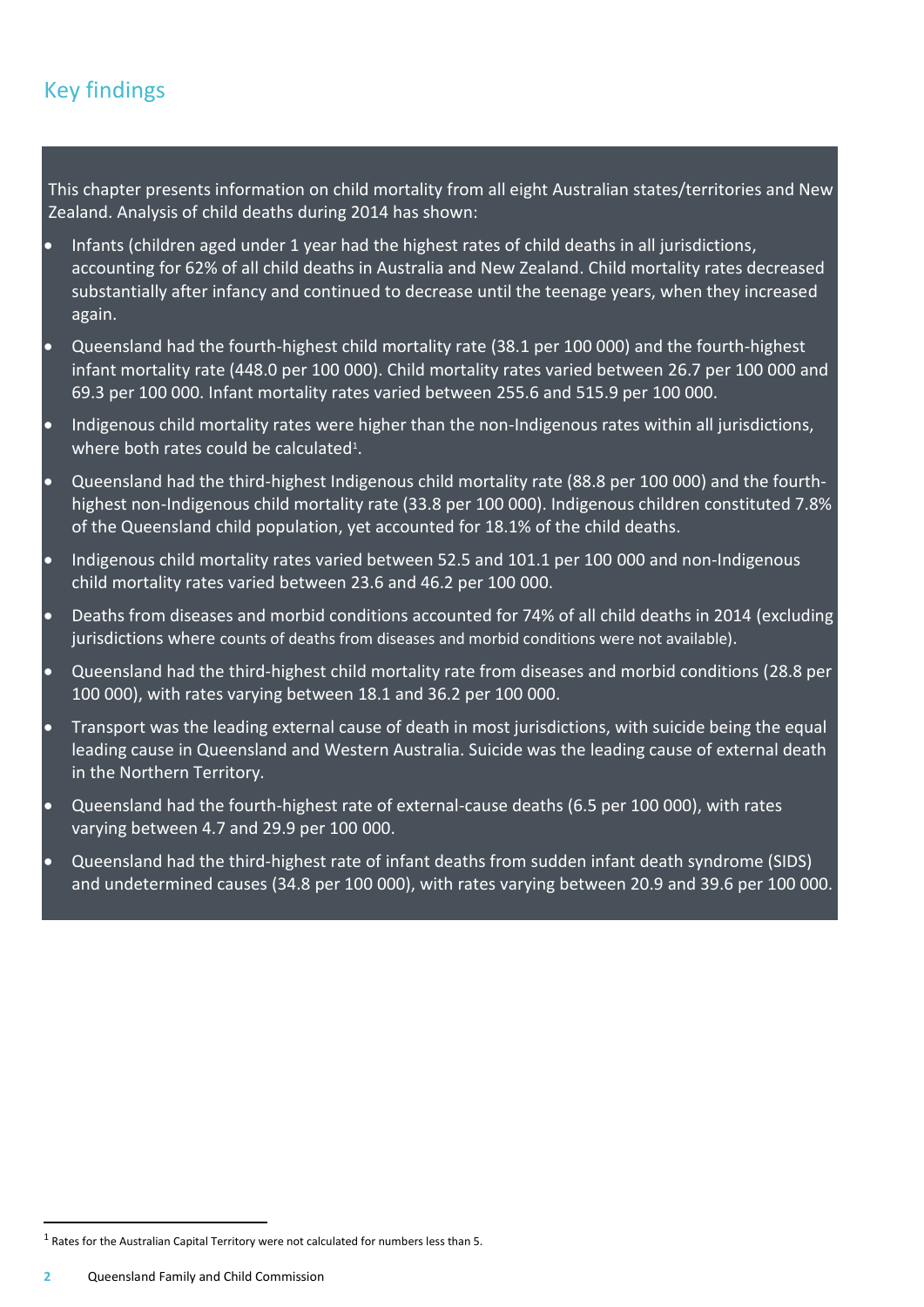## Australian and New Zealand child death statistics

This supplementary chapter presents information on child mortality from all eight Australian states/territories and New Zealand. The data has been provided by members of the ANZCDR&PG who conduct child death review and reporting within their own jurisdictions and the Department of Health, Western Australia. It should be noted the child death review functions throughout Australia and New Zealand have individual legislative bases, functions, roles and reporting requirements. The data prepared by these agencies currently differs in some respects and these differences are noted in the methodology section of this chapter.

The stated aim of the ANZCDR&PG is to identify, address and potentially decrease the numbers of infant, child and youth deaths by sharing information on issues in the review and reporting of child deaths, and to work collaboratively towards national and international reporting. The Queensland Family and Child Commission (QFCC) greatly appreciates the efforts of all agencies who contribute to this chapter and looks forward to continued collaboration.

## **Child death data**

The analysis covers deaths that occurred during the period 1 January 2014 to 31 December 2014. For Australian jurisdictions, deaths were counted based on the jurisdiction in which they occurred, not the residency of the deceased child. For New Zealand, the data only includes deaths of New Zealand residents within New Zealand.

All jurisdictions provided raw numbers of the deaths of all children from birth up to, but not including, 18 years of age occurring in 2014, independent of when these deaths were registered with the Registry of Births, Deaths and Marriages.

It is important to note that caution must be exercised when comparing rates between jurisdictions. Although the rates are based on a population rather than a sample, common practice is to consider death a random event; and hence, have an associated sampling error. The rates in this chapter should not be used to infer the general probability of death for specific cohorts. This is particularly important when comparing rates from low numbers. Current methodology calculates the crude rates for 2014, and should not be used to infer the general probability of death for specific cohorts.

There is considerable variation between jurisdictions in the proportion of the population identified as Indigenous (Aboriginal and Torres Strait Islander in Australia or Māori in New Zealand). As there is considerable disparity between Indigenous and non-Indigenous child mortality rates, this affects the comparability of overall child mortality rates. This highlights the value of presenting child death data, disaggregated by Indigenous status.

Child mortality rates in this chapter may differ from those previously published in the reports of individual agencies, as this chapter used the most recent population estimates from the Australian Bureau of Statistics (ABS) and Statistics New Zealand.

The methodology used in compiling the data in this chapter is outlined towards the end of this chapter.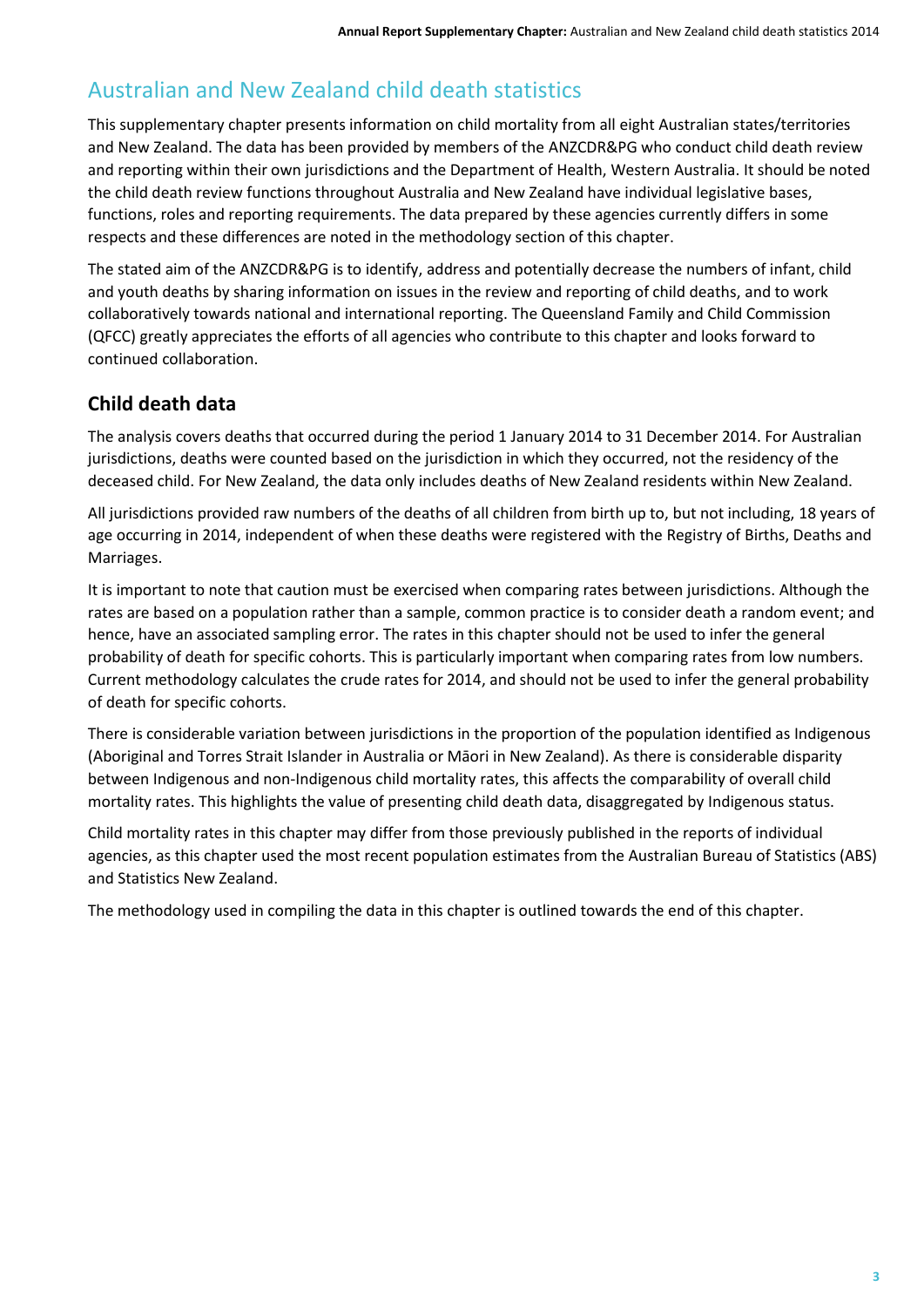## All child deaths

Table 1 provides the numbers and rates of all child deaths for each age category in each jurisdiction during 2014. The mortality rates for all children (aged 0-17 years) in each jurisdiction are also presented in Figure 1.

| Table 1: Number and rate of child deaths by age and jurisdiction 2014 |  |
|-----------------------------------------------------------------------|--|
|-----------------------------------------------------------------------|--|

| <b>Jurisdiction</b> |                  | Age category |                |                |               |               |              |
|---------------------|------------------|--------------|----------------|----------------|---------------|---------------|--------------|
|                     |                  | Under 1 year | $1-4$ years    | $5-9$ years    | $10-14$ years | $15-17$ years | <b>Total</b> |
| <b>NSW</b>          | $\mathsf{n}$     | 315          | 56             | 42             | 38            | 55            | 506          |
|                     | Rate per 100 000 | 329.3        | 14.2           | 8.9            | 8.5           | 20.1          | 30.0         |
| <b>VIC</b>          | $\mathsf{n}$     | 270          | 45             | 29             | 26            | 38            | 408          |
|                     | Rate per 100 000 | 353.1        | 15.0           | 8.1            | 7.7           | 18.3          | 31.9         |
| <b>QLD</b>          | $\mathsf{n}$     | 283          | 41             | 36             | 24            | 42            | 426          |
|                     | Rate per 100 000 | 448.0        | 16.1           | 11.4           | 8.0           | 23.0          | 38.1         |
|                     | $\mathsf{n}$     | 89           | 14             | 18             | 18            | 21            | 160          |
| <b>WA</b>           | Rate per 100 000 | 255.6        | 10.2           | 10.9           | 11.7          | 22.2          | 27.3         |
| <b>SA</b>           | $\mathsf{n}$     | 55           | 13             | 10             | 9             | 9             | 96           |
|                     | Rate per 100 000 | 272.5        | 16.1           | 10.1           | 9.3           | 14.7          | 26.7         |
|                     | $\mathsf{n}$     | 31           | 6              | 3              | 5             | 3             | 48           |
| <b>TAS</b>          | Rate per 100 000 | 515.9        | 24.0           | $\ast$         | 15.9          | $\ast$        | 41.8         |
|                     | $\mathsf{n}$     | 20           | < 5            | $\mathbf{0}$   | 5             | 5             | 27           |
| <b>ACT</b>          | Rate per 100 000 | 358.7        | $\ast$         | $\ast$         | $\ast$        | $\ast$        | 31.7         |
|                     | $\mathsf{n}$     | 18           | $\overline{7}$ | $\overline{3}$ | 8             | 8             | 44           |
| <b>NT</b>           | Rate per 100 000 | 458.9        | 46.2           | $\ast$         | 47.3          | 83.2          | 69.3         |
|                     | $\mathsf{n}$     | 268          | 52             | 39             | 29            | 66            | 454          |
| <b>NZ</b>           | Rate per 100 000 | 455.2        | 20.8           | 12.7           | 9.8           | 35.6          | 41.4         |

Data source: Australian and New Zealand Child Death Review and Prevention Group (2016); Department of Health, Western Australia (2016)

\* Rates have not been calculated for numbers less than 4, with the exception of the Australian Capital Territory, where rates were not calculated for numbers less than 5.

1. Refer to the methodology section for jurisdictional methodological differences and additional issues.

2. Rates are calculated per 100 000 children in each age category in each jurisdiction.

3. Total rates are calculated per 100 000 children aged 0–17 years in each jurisdiction.

4. Rates are based on the most up-to-date denominator data available and use the ERP data as at 30 June 2014.

5. Caution should be exercised when comparing rates between jurisdictions. Although the rates are based on a population rather than a sample, common practice is to consider death a random event; and hence, have an associated sampling error. This is particularly important when comparing rates from low numbers. Current methodology calculates the crude rates for 2014, and should not be used to infer the general probability of death for specific cohorts.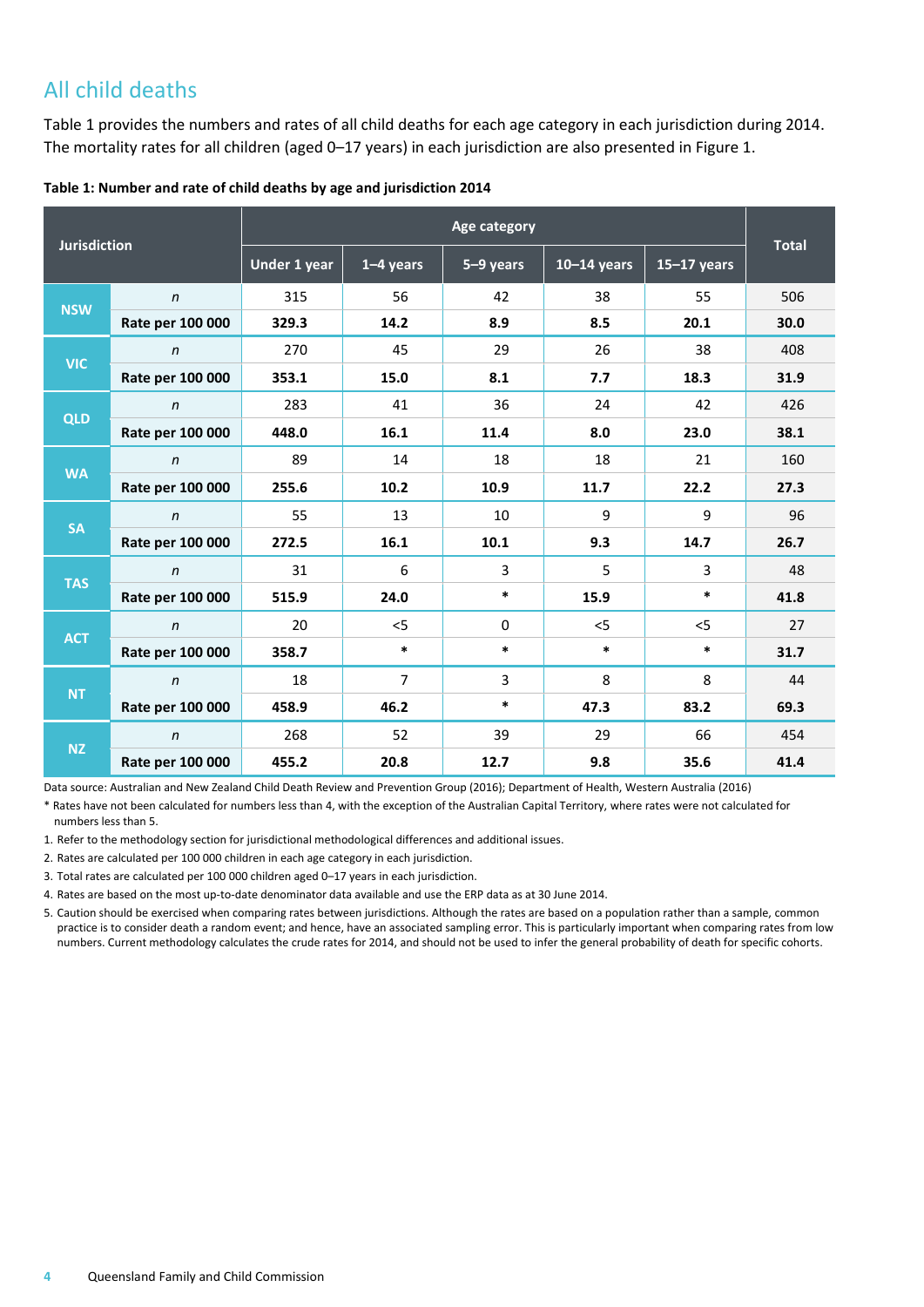

#### **Figure 1: Rate of child deaths (aged 0–17 years) by jurisdiction 2014**

Data source: Australian and New Zealand Child Death Review and Prevention Group (2016); Department of Health, Western Australia (2016)

1. Refer to the methodology section for jurisdictional methodological differences and additional issues.

2. Rates are calculated per 100 000 children aged 0–17 years in each jurisdiction.

3. Rates are based on the most up-to-date denominator data available and use the ERP data as at 30 June 2014.

4. Caution should be exercised when comparing rates between jurisdictions. Although the rates are based on a population rather than a sample, common practice is to consider death a random event; and hence, have an associated sampling error. This is particularly important when comparing rates from low numbers. Current methodology calculates the crude rates for 2014, and should not be used to infer the general probability of death for specific cohorts.

In 2014, infants (children aged under 1 year) had the highest rates of child deaths in all jurisdictions. Infants accounted for 62% of all child deaths in Australia and New Zealand, varying between 41% for the Northern Territory and 74% for the Australian Capital Territory. In general, child mortality rates decreased substantially after infancy and continued to decrease until the teenage years, when they increased again. In most jurisdictions (with the exceptions of Tasmania and South Australia), the second-highest mortality rates (where calculable) are for young people aged 15–17 years.

In 2014, the Northern Territory had the highest child mortality rate (69.3 per 100 000), followed by Tasmania (41.8 per 100 000) and New Zealand (41.4 per 100 000). South Australia had the lowest child mortality rate (26.7 per 100 000) and Western Australia had the second-lowest (27.3 per 100 000).

In 2014, Queensland had the fourth-highest child mortality rate (38.1 per 100 000), compared to the other jurisdictions. Queensland had the fourth-highest mortality rate for infants (448.0 per 100 000) and the thirdhighest rate for young people aged 15–17 years (23.0 per 100 000).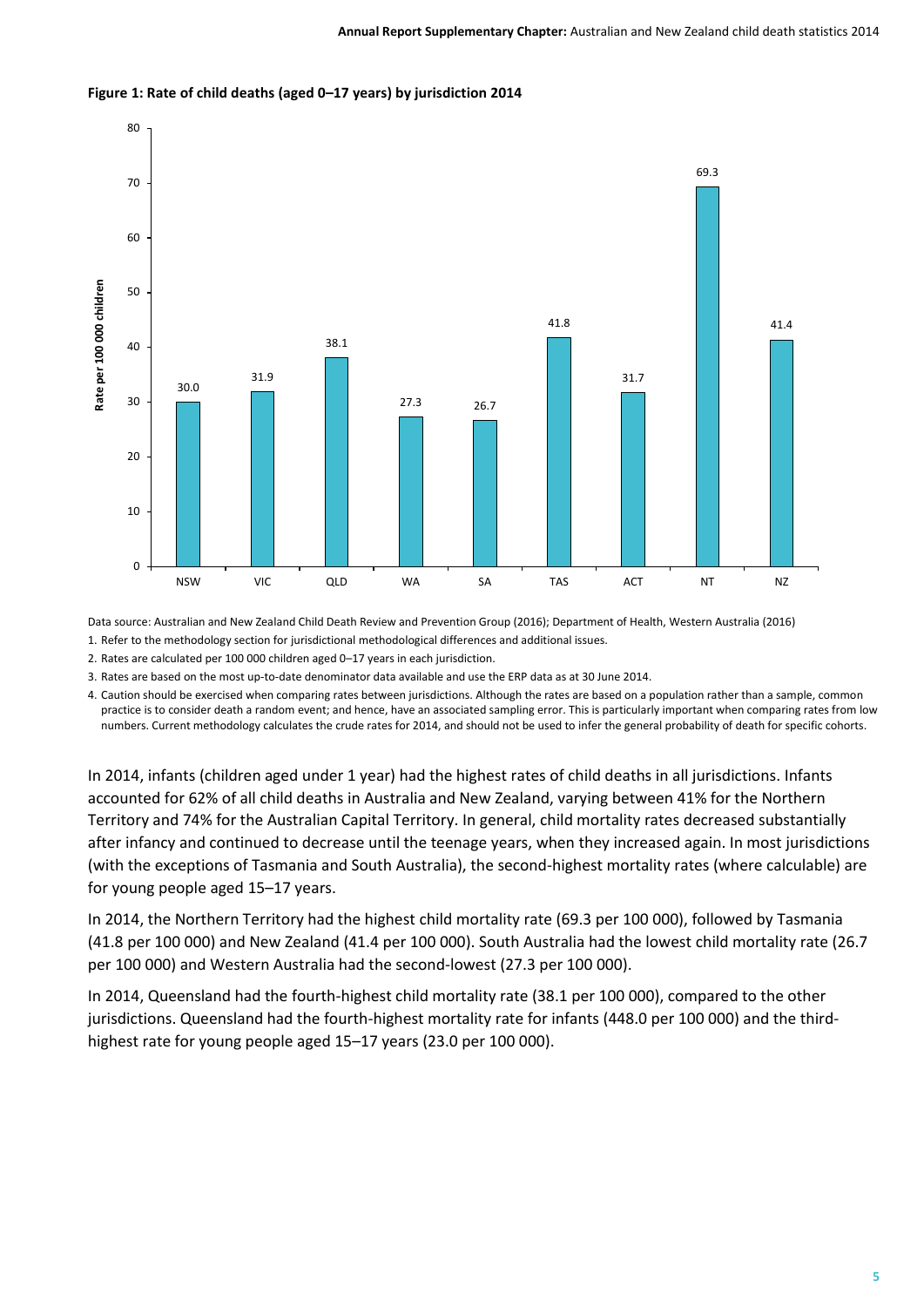## Indigenous status

There is considerable variation between jurisdictions in the proportion of the population identified as Indigenous (Aboriginal and Torres Strait Islander in Australia or Māori in New Zealand), from 2.8% in the Australian Capital Territory to 42.0% in the Northern Territory. Table 9 in the Methodology section provides the proportions for each jurisdiction.

Table 2 provides the numbers and rates of child death for Indigenous and non-Indigenous children in each jurisdiction during 2014. The mortality rates for Indigenous and non-Indigenous children in each jurisdiction are also presented in Figure 2. This graph includes the total child mortality rates, as a reference point (initially presented in Figure 1).

It is noted that some jurisdictions experience difficulty with the collection of child death data regarding Indigenous status. Problems in collecting Indigenous status data for death registrations may result in an undercount in the Indigenous death rates, limiting the comparability of the data on this aspect. Therefore, the rates presented in Table 2 should be interpreted with caution.

| <b>Jurisdiction</b>        |                  | <b>Indigenous status</b> |                |  |  |  |
|----------------------------|------------------|--------------------------|----------------|--|--|--|
|                            |                  | <b>Indigenous</b>        | Non-Indigenous |  |  |  |
| $\mathsf{n}$<br><b>NSW</b> |                  | 48                       | 458            |  |  |  |
|                            | Rate per 100 000 | 52.5                     | 28.7           |  |  |  |
| <b>VIC</b>                 | $\mathsf{n}$     | 11                       | 397            |  |  |  |
|                            | Rate per 100 000 | 52.7                     | 31.6           |  |  |  |
|                            | n                | 77                       | 349            |  |  |  |
| <b>QLD</b>                 | Rate per 100 000 | 88.8                     | 33.8           |  |  |  |
| <b>WA</b>                  | $\mathsf{n}$     | 26                       | 134            |  |  |  |
|                            | Rate per 100 000 | 70.2                     | 24.5           |  |  |  |
|                            | $\mathsf{n}$     | 15                       | 81             |  |  |  |
| <b>SA</b>                  | Rate per 100 000 | 93.7                     | 23.6           |  |  |  |
|                            | n                | 7                        | 41             |  |  |  |
| <b>TAS</b>                 | Rate per 100 000 | 65.8                     | 39.4           |  |  |  |
|                            | $\mathsf{n}$     | 0                        | 27             |  |  |  |
| <b>ACT</b>                 | Rate per 100 000 | $\ast$                   | 32.7           |  |  |  |
|                            | $\mathsf{n}$     | 27                       | 17             |  |  |  |
| <b>NT</b>                  | Rate per 100 000 | 101.1                    | 46.2           |  |  |  |
|                            | $\mathsf{n}$     | 174                      | 280            |  |  |  |
| <b>NZ</b>                  | Rate per 100 000 | 62.9                     | 34.2           |  |  |  |

#### **Table 2: Number and rate of child deaths (aged 0–17 years) by Indigenous status and jurisdiction 2014**

Data source: Australian and New Zealand Child Death Review and Prevention Group (2016); Department of Health, Western Australia (2016)

\* Rates have not been calculated for the Australian Capital Territory for numbers less than 5.

1. Refer to the methodology section for jurisdictional methodological differences and additional issues.

2. Rates are calculated per 100 000 Indigenous children aged 0–17 years and per 100 000 non-Indigenous children aged 0–17 years in each jurisdiction.

3. Rates are based on the most up-to-date denominator data available and use the ERP data as at 30 June 2014.

4. Caution should be exercised when comparing rates between jurisdictions. Although the rates are based on a population rather than a sample, common practice is to consider death a random event; and hence, have an associated sampling error. This is particularly important when comparing rates from low numbers. Current methodology calculates the crude rates for 2014, and should not be used to infer the general probability of death for specific cohorts.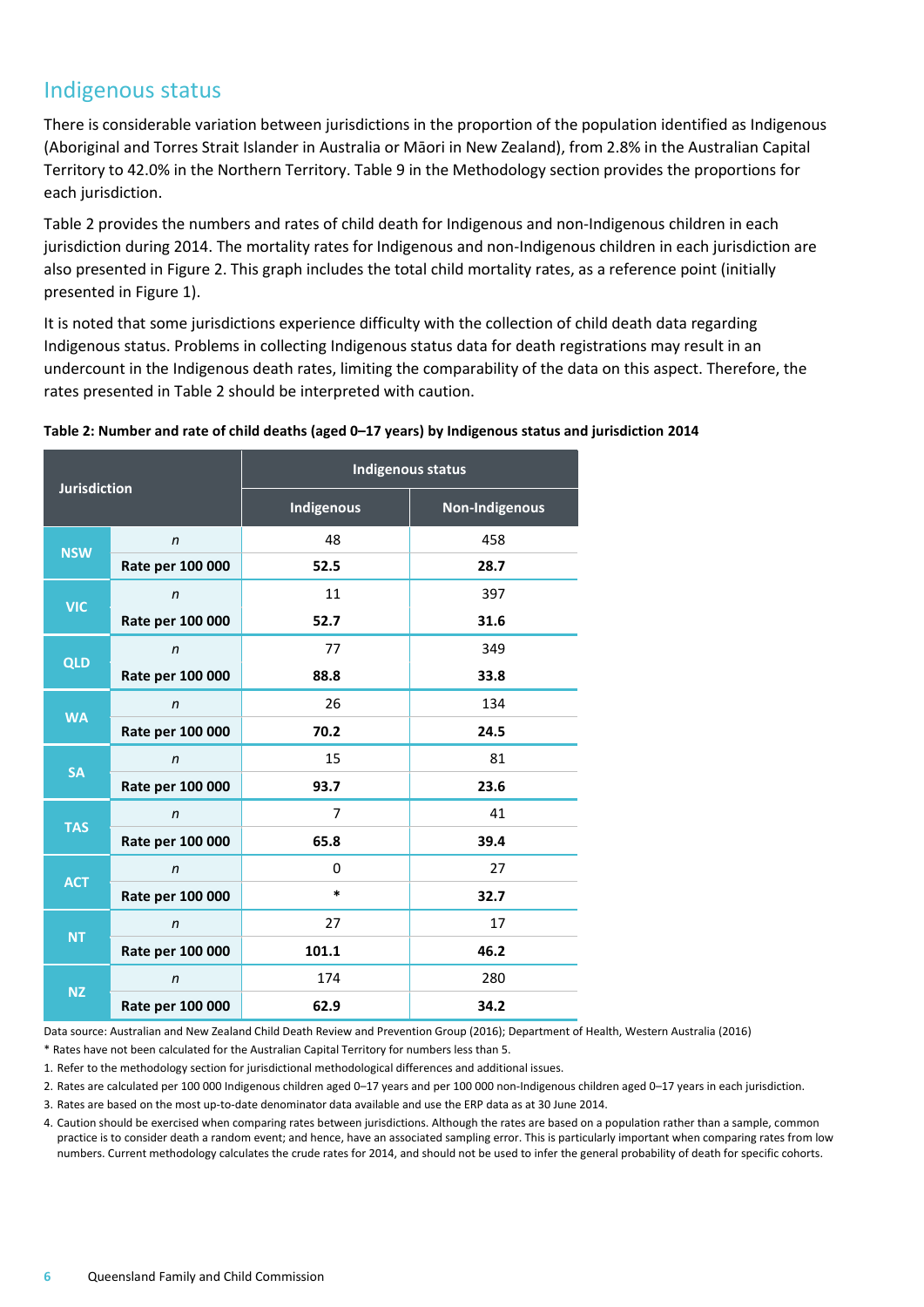#### **Figure 2: Rate of child deaths (aged 0–17 years) by Indigenous status and jurisdiction 2014**



Data source: Australian and New Zealand Child Death Review and Prevention Group (2016); Department of Health, Western Australia (2016)

\* Rates have not been calculated for the Australian Capital Territory for numbers less than 5.

1. Refer to the methodology section for jurisdictional methodological differences and additional issues.

2. Rates are calculated per 100 000 Indigenous children aged 0–17 years and per 100 000 non-Indigenous children aged 0–17 years in each jurisdiction.

3. Rates are based on the most up-to-date denominator data available and use the ERP data as at 30 June 2014.

4. Caution should be exercised when comparing rates between jurisdictions. Although the rates are based on a population rather than a sample, common practice is to consider death a random event, and hence have an associated sampling error. This is particularly important when comparing rates from low numbers. Current methodology calculates the crude rates for 2013, and should not be used to infer the general probability of death for specific cohorts.

In 2014, Indigenous child mortality rates were higher than the non-Indigenous rates, within all jurisdictions where both rates could be calculated. Within Australia, Aboriginal and Torres Strait Islander children constituted 5.5% of the child population, yet accounted for 12.3% of the child deaths (211 of 1 715 deaths). Within New Zealand, Māori children constituted 25.2% of the child population, yet accounted for 38.3% of the child deaths (174 of 454 deaths).

In 2014, the Northern Territory had the highest Indigenous child mortality rate (101.1 per 100 000), followed by South Australia (93.7 per 100 000). New South Wales had the lowest Indigenous child mortality rate (52.5 per 100 000) and Victoria had the second-lowest (52.7 per 100 000).

The Northern Territory had the highest non-Indigenous child mortality rate (46.2 per 100 000), followed by Tasmania (39.4 per 100 000). South Australia had the lowest non-Indigenous child mortality rate (23.6 per 100 000) and Western Australia had the second-lowest (24.5 per 100 000).

In 2014, Queensland had the third-highest Indigenous child mortality rate (88.8 per 100 000) and the fourthhighest non-Indigenous child mortality rate (33.8 per 100 000), compared to the other jurisdictions. Aboriginal and Torres Strait Islander children constituted 7.8% of the child population, yet accounted for 18.1% of the child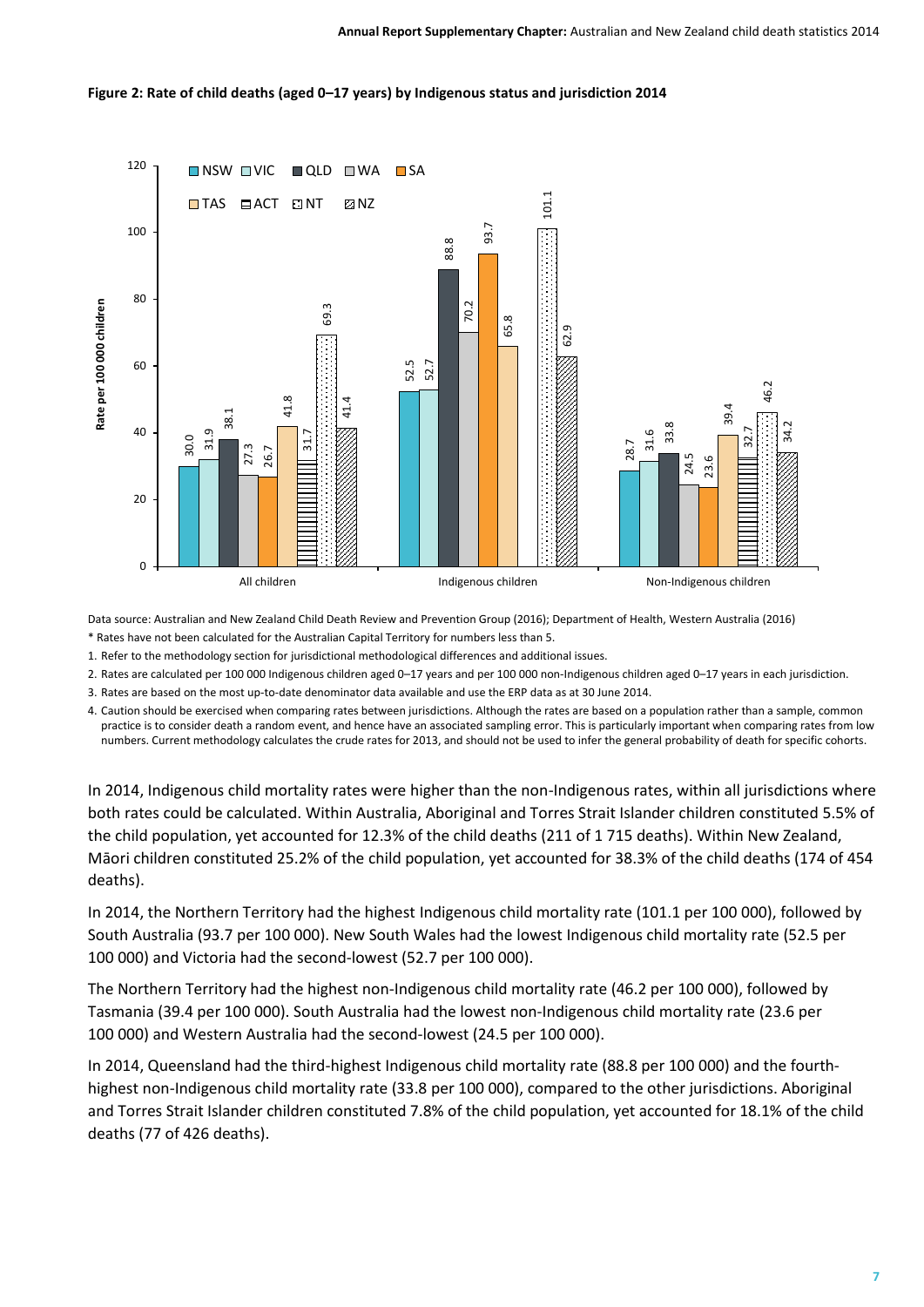### Sex

Table 3 provides the numbers and rates of child death for females and males in each jurisdiction during 2014. The mortality rates for female and male children in each jurisdiction are also presented in Figure 3.

**Table 3: Number and rate of child deaths (aged 0–17 years) by sex and jurisdiction 2014**

| <b>Jurisdiction</b> |                  | <b>Sex</b>    |             |  |  |  |
|---------------------|------------------|---------------|-------------|--|--|--|
|                     |                  | <b>Female</b> | <b>Male</b> |  |  |  |
| <b>NSW</b>          | $\mathsf{n}$     | 238           | 268         |  |  |  |
|                     | Rate per 100 000 | 29.1          | 30.9        |  |  |  |
| <b>VIC</b>          | $\mathsf{n}$     | 204           | 204         |  |  |  |
|                     | Rate per 100 000 | 32.8          | 31.1        |  |  |  |
|                     | $\mathsf{n}$     | 197           | 228         |  |  |  |
| <b>QLD</b>          | Rate per 100 000 | 36.2          | 39.7        |  |  |  |
|                     | n                | 67            | 93          |  |  |  |
| <b>WA</b>           | Rate per 100 000 | 23.4          | 31.1        |  |  |  |
|                     | $\mathsf{n}$     | 41            | 55          |  |  |  |
| <b>SA</b>           | Rate per 100 000 | 23.4          | 29.9        |  |  |  |
|                     | $\mathsf{n}$     | 22            | 26          |  |  |  |
| <b>TAS</b>          | Rate per 100 000 | 39.6          | 43.9        |  |  |  |
|                     | n                | 13            | 14          |  |  |  |
| <b>ACT</b>          | Rate per 100 000 | 31.4          | 32.1        |  |  |  |
|                     | $\mathsf{n}$     | 22            | 22          |  |  |  |
| <b>NT</b>           | Rate per 100 000 | 71.6          | 67.1        |  |  |  |
|                     | $\mathsf{n}$     | 188           | 266         |  |  |  |
| <b>NZ</b>           | Rate per 100 000 | 35.2          | 47.3        |  |  |  |

Data source: Australian and New Zealand Child Death Review and Prevention Group (2016); Department of Health, Western Australia (2016)

1. There was one child death in Queensland where the sex was either unknown or undetermined.

2. Refer to the methodology section for jurisdictional methodological differences and additional issues.

3. Rates are calculated per 100 000 females and per 100 000 males aged 0–17 years in each jurisdiction.

4. Rates are based on the most up-to-date denominator data available and use the ERP data as at 30 June 2014.

5. Caution should be exercised when comparing rates between jurisdictions. Although the rates are based on a population rather than a sample, common practice is to consider death a random event, and hence have an associated sampling error. This is particularly important when comparing rates from low numbers. Current methodology calculates the crude rates for 2013, and should not be used to infer the general probability of death for specific cohorts.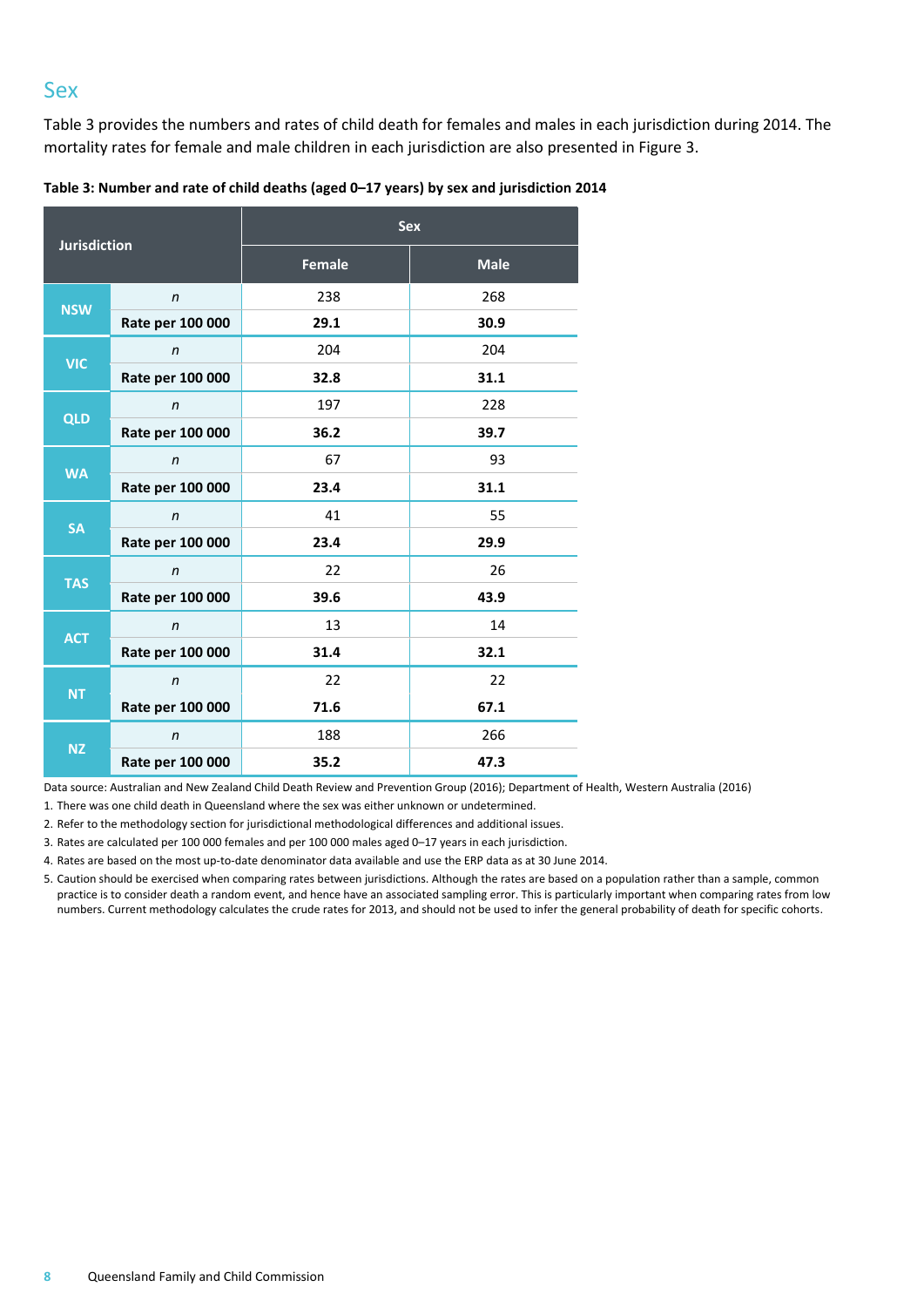#### **Figure 3: Rate of child deaths (aged 0–17 years) by sex and jurisdiction 2014**



Data source: Australian and New Zealand Child Death Review and Prevention Group (2016); Department of Health, Western Australia (2016)

1. There was one child death in Queensland where the sex was either unknown or undetermined.

2. Refer to the methodology section for jurisdictional methodological differences and additional issues.

3. Rates are calculated per 100 000 females and per 100 000 males aged 0–17 years in each jurisdiction.

4. Rates are based on the most up-to-date denominator data available and use the ERP data as at 30 June 2014.

5. Caution should be exercised when comparing rates between jurisdictions. Although the rates are based on a population rather than a sample, common practice is to consider death a random event, and hence have an associated sampling error. This is particularly important when comparing rates from low numbers. Current methodology calculates the crude rates for 2013, and should not be used to infer the general probability of death for specific cohorts.

In 2014, there were higher child mortality rates for males compared to females in most jurisdictions, with the exceptions of Victoria and the Northern Territory, where the mortality rates for female children were slightly higher.

In 2014, male child mortality rates were approximately 1.3 times the rate for females in Western Australia, South Australia and New Zealand. Female child mortality rates were approximately 1.1 times the rate for males in Victoria and the Northern Territory.

In 2014, the male child mortality rate in Queensland was 1.1 times the rate for females.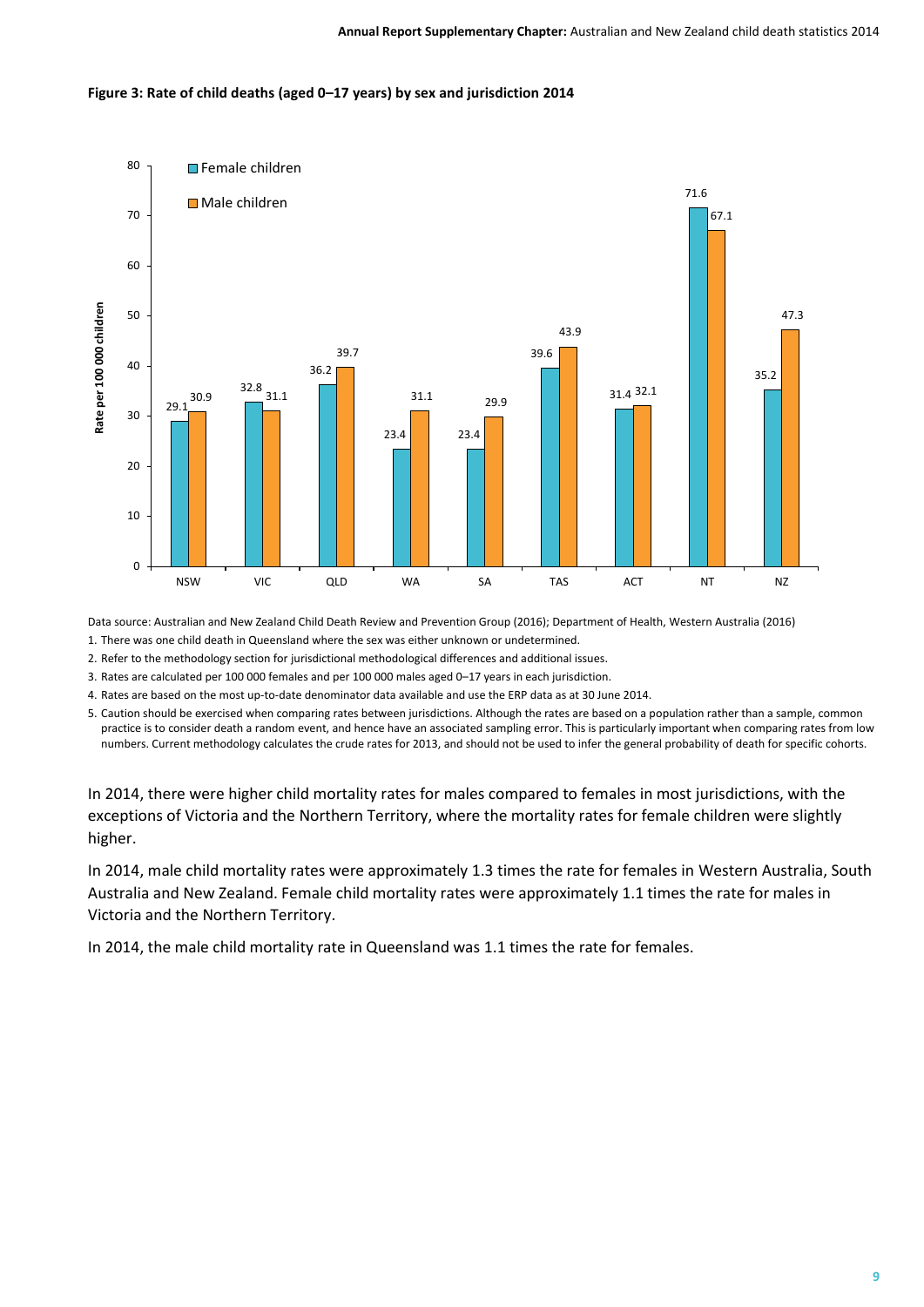## Deaths from diseases and morbid conditions

Deaths from diseases and morbid conditions are those deaths whose underlying cause is an infection, disease, congenital anomaly or other naturally-occurring condition. This category excludes deaths from SIDS and undetermined causes (within this supplementary chapter only).<sup>2</sup>

Table 4 provides the numbers and rates of child deaths from diseases and morbid conditions for each age category in each jurisdiction during 2014. The mortality rates from diseases and morbid conditions for all children (aged 0–17 years) in each jurisdiction are also presented in Figure 4.

| <b>Jurisdiction</b> |                  | <b>Age category</b>      |                          |                          |                          |                          |              |
|---------------------|------------------|--------------------------|--------------------------|--------------------------|--------------------------|--------------------------|--------------|
|                     |                  | Under 1 year             | $1-4$ years              | 5-9 years                | $10-14$ years            | $15-17$ years            | <b>Total</b> |
| <b>NSW</b>          | $\mathsf{n}$     | 265                      | 39                       | 31                       | 25                       | 24                       | 384          |
|                     | Rate per 100 000 | 277.0                    | 9.9                      | 6.5                      | 5.6                      | 8.8                      | 22.8         |
| <b>VIC</b>          | $\boldsymbol{n}$ | 249                      | 28                       | 20                       | 15                       | 14                       | 326          |
|                     | Rate per 100 000 | 325.7                    | 9.3                      | 5.6                      | 4.5                      | 6.7                      | 25.5         |
|                     | $\eta$           | 248                      | 25                       | 24                       | 10                       | 15                       | 322          |
| <b>QLD</b>          | Rate per 100 000 | 392.6                    | 9.8                      | 7.6                      | 3.3                      | 8.2                      | 28.8         |
|                     | $\mathsf{n}$     | $\overline{\phantom{a}}$ | $\overline{\phantom{a}}$ | $\overline{\phantom{a}}$ | $\overline{\phantom{a}}$ | $\overline{\phantom{a}}$ |              |
| <b>WA</b>           | Rate per 100 000 |                          | $\blacksquare$           | -                        |                          | $\blacksquare$           |              |
|                     | $\mathsf{n}$     | 47                       | 4                        | $\overline{7}$           | 5                        | $\overline{2}$           | 65           |
| <b>SA</b>           | Rate per 100 000 | 232.8                    | 4.9                      | 7.0                      | 5.1                      | $\ast$                   | 18.1         |
|                     | $\mathsf{n}$     | 27                       | $\overline{2}$           | 3                        | 3                        | $\mathbf 0$              | 35           |
| <b>TAS</b>          | Rate per 100 000 | 449.3                    | $\ast$                   | $\ast$                   | $\ast$                   | $\ast$                   | 30.5         |
|                     | $\mathsf{n}$     | 20                       | $\mathbf 0$              | $\mathbf 0$              | $<$ 5                    | $<$ 5                    | 24           |
| <b>ACT</b>          | Rate per 100 000 | 358.7                    | $\ast$                   | $\ast$                   | $\ast$                   | $\ast$                   | 28.2         |
|                     | $\mathsf{n}$     | 17                       | 4                        | $\Omega$                 | $\overline{2}$           | $\mathbf{0}$             | 23           |
| <b>NT</b>           | Rate per 100 000 | 433.5                    | 26.4                     | $\ast$                   | $\ast$                   | $\ast$                   | 36.2         |
|                     | $\eta$           | 218                      | 32                       | 24                       | 11                       | 20                       | 305          |
| <b>NZ</b>           | Rate per 100 000 | 370.2                    | 12.8                     | 7.8                      | 3.7                      | 10.8                     | 27.8         |

**Table 4: Number and rate of child deaths from diseases and morbid conditions by age and jurisdiction 2014**

Data source: Australian and New Zealand Child Death Review and Prevention Group (2016)

\* Rates have not been calculated for numbers less than 4, with the exception of the Australian Capital Territory, where rates were not calculated for numbers less than 5.

1. Data for deaths from diseases and morbid conditions was not available for Western Australia.

2. In some jurisdictions, the Coroner is yet to determine the official cause of death for some cases and these deaths are not included in Tables 4, 5 or 6. In some instances these deaths have been included, but the data is based on general information regarding the circumstances of death. Hence, the overall numbers and rates are subject to change.

- 3. Refer to the methodology section for jurisdictional methodological differences and additional issues.
- 4. Rates are calculated per 100 000 children in each age category in each jurisdiction.
- 5. Total rates are calculated per 100 000 children aged 0–17 years in each jurisdiction.
- 6. Rates are based on the most up-to-date denominator data available and use the ERP data as at 30 June 2014.
- 7. Caution should be exercised when comparing rates between jurisdictions. Although the rates are based on a population rather than a sample, common practice is to consider death a random event; and hence, have an associated sampling error. This is particularly important when comparing rates from low numbers. Current methodology calculates the crude rates for 2014, and should not be used to infer the general probability of death for specific cohorts.

 $\overline{a}$ 

 $^2$  The QFCC normally include SIDS and undetermined causes within diseases and morbid conditions (classified as unexplained diseases and morbid conditions). For inter-jurisdictional comparability of data in this supplementary chapter, deaths from SIDS and undetermined causes have been excluded from deaths due to diseases and morbid conditions.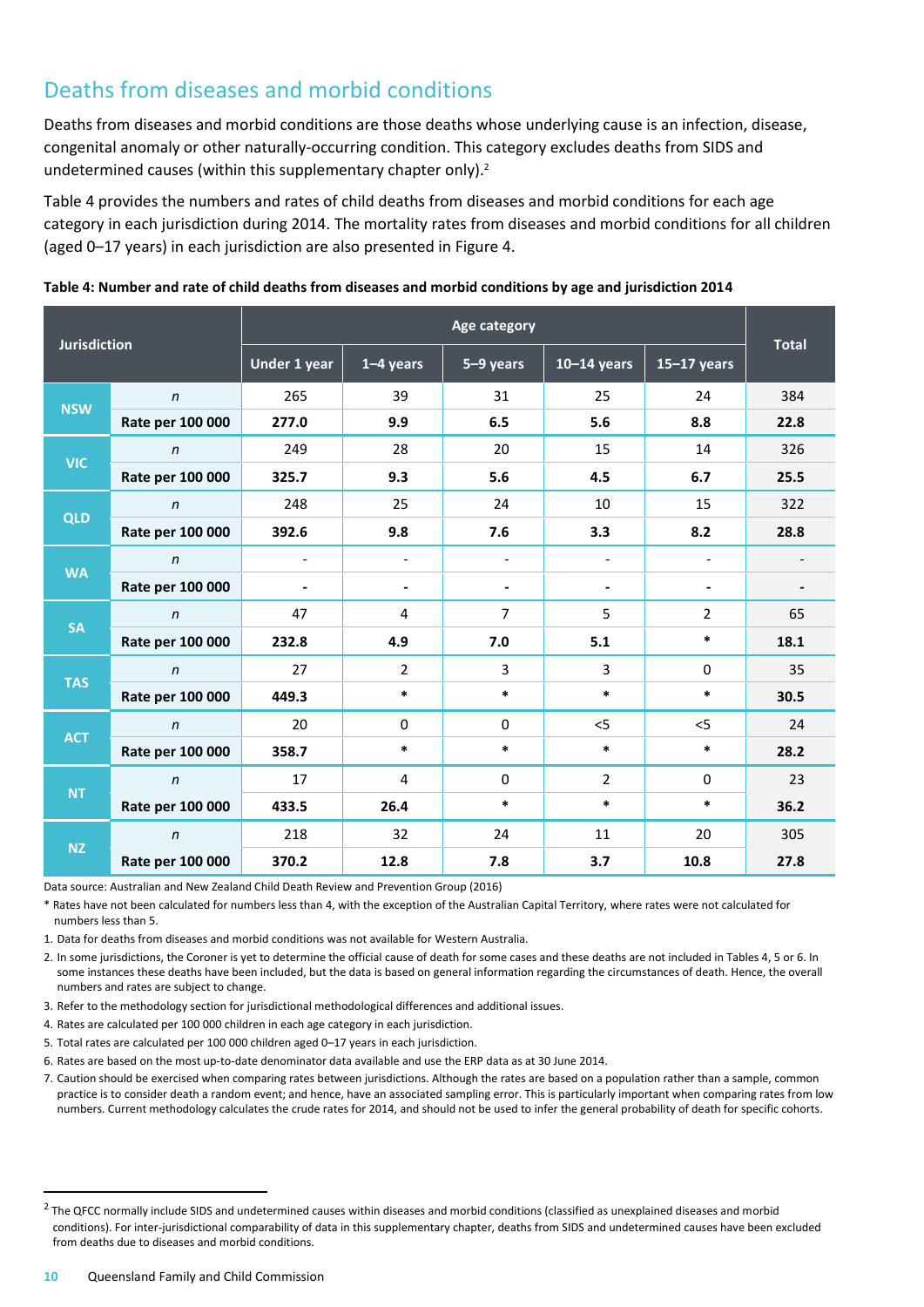

#### **Figure 4: Rate of child deaths (aged 0–17 years) from diseases and morbid conditions by jurisdiction 2014**

Data source: Australian and New Zealand Child Death Review and Prevention Group (2016)

1. Data for deaths from diseases and morbid conditions was not available for Western Australia.

2. In some jurisdictions, the Coroner is yet to determine the official cause of death for some cases and these deaths are not included in Tables 4, 5 or 6. In some instances these deaths have been included, but the data is based on general information regarding the circumstances of death. Hence, the overall numbers and rates are subject to change.

3. Refer to the methodology section for jurisdictional methodological differences and additional issues.

4. Rates are calculated per 100 000 children aged 0–17 years in each jurisdiction.

5. Rates are based on the most up-to-date denominator data available and use the ERP data as at 30 June 2014.

6. Caution should be exercised when comparing rates between jurisdictions. Although the rates are based on a population rather than a sample, common practice is to consider death a random event, and hence have an associated sampling error. This is particularly important when comparing rates from low numbers. Current methodology calculates the crude rates for 2013, and should not be used to infer the general probability of death for specific cohorts.

In 2014, infants (children aged under 1 year) exhibited the highest mortality rate from diseases and morbid conditions in all jurisdictions. Infants accounted for 74% of all child deaths from diseases and morbid conditions in Australia and New Zealand (Western Australia excluded), varying between 69% for New South Wales and 84% for the Australian Capital Territory.

In 2014, the Northern Territory had the highest child mortality rate from diseases and morbid conditions (36.2 per 100 000), followed by Tasmania (30.5 per 100 000). South Australia had the lowest child mortality rate from diseases and morbid conditions (18.1 per 100 000) and New South Wales had the second-lowest (22.8 per 100 000).

In 2014, Queensland had the third-highest infant and child mortality rates from diseases and morbid conditions (392.6 per 100 000 and 28.8 per 100 000, respectively).

Deaths from diseases and morbid conditions accounted for 74% of all child deaths in 2014 (excluding Western Australia, where counts of deaths from diseases and morbid conditions were not available). Hence the interjurisdictional differences for deaths from diseases and morbid conditions are similar to those observed for all child deaths.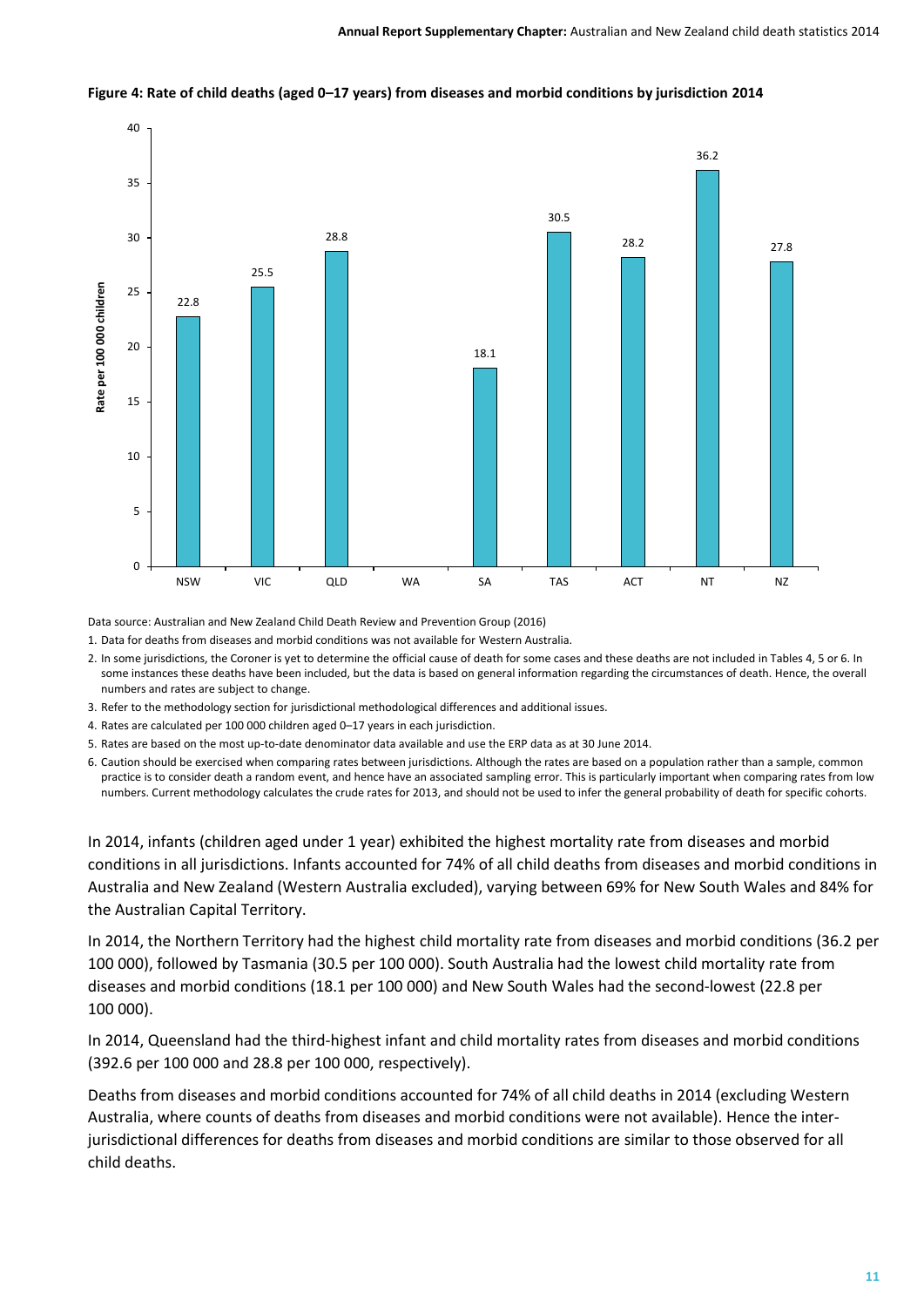## External-cause deaths

External-cause deaths are those resulting from environmental events and circumstances causing injury, poisoning and other adverse effects. Table 5 provides the numbers and rates of child deaths from various external causes in each jurisdiction during 2014. The child mortality rates from all external causes in each jurisdiction are also presented in Figure 5.

|                     |                  | <b>Age category</b> |                 |                                             |                |                                     |              |
|---------------------|------------------|---------------------|-----------------|---------------------------------------------|----------------|-------------------------------------|--------------|
| <b>Jurisdiction</b> |                  | <b>Transport</b>    | <b>Drowning</b> | Other non-<br>intentional<br>injury-related | <b>Suicide</b> | <b>Fatal assault</b><br>and neglect | <b>Total</b> |
| <b>NSW</b>          | $\mathsf{n}$     | 23                  | 9               | 18                                          | 21             | 9                                   | 80           |
|                     | Rate per 100 000 | 1.4                 | 0.5             | 1.1                                         | $1.2$          | 0.5                                 | 4.7          |
| <b>VIC</b>          | $\mathsf{n}$     | 21                  | 6               | 11                                          | 17             | 6                                   | 61           |
|                     | Rate per 100 000 | 1.6                 | 0.5             | 0.9                                         | 1.3            | 0.5                                 | 4.8          |
| <b>QLD</b>          | $\mathsf{n}$     | 23                  | 6               | 8                                           | 23             | 13                                  | 73           |
|                     | Rate per 100 000 | 2.1                 | 0.5             | 0.7                                         | 2.1            | $1.2$                               | 6.5          |
|                     | $\mathsf{n}$     | 14                  | $\overline{2}$  | $\overline{3}$                              | 14             | $\overline{2}$                      | 35           |
| <b>WA</b>           | Rate per 100 000 | 2.4                 | $\ast$          | $\ast$                                      | 2.4            | $\ast$                              | 6.0          |
| <b>SA</b>           | $\boldsymbol{n}$ | 11                  | $\mathbf{1}$    | 5                                           | $\overline{4}$ | $\mathbf{1}$                        | 22           |
|                     | Rate per 100 000 | 3.1                 | $\ast$          | 1.4                                         | 1.1            | $\ast$                              | 6.1          |
| <b>TAS</b>          | $\mathsf{n}$     | $\overline{4}$      | $\overline{2}$  | $\mathbf 0$                                 | $\overline{3}$ | $\mathbf{1}$                        | 10           |
|                     | Rate per 100 000 | 3.5                 | $\ast$          | $\ast$                                      | $\ast$         | $\ast$                              | 8.7          |
| <b>ACT</b>          | $\mathsf{n}$     | 0                   | $\Omega$        | $\mathbf 0$                                 | $<$ 5          | 0                                   | 5            |
|                     | Rate per 100 000 | $\ast$              | $\ast$          | $\ast$                                      | $\ast$         | $\ast$                              | $\ast$       |
|                     | $\mathsf{n}$     | $\overline{2}$      | 4               | 4                                           | $\overline{7}$ | $\overline{2}$                      | 19           |
| <b>NT</b>           | Rate per 100 000 | $\ast$              | 6.3             | 6.3                                         | 11.0           | $\ast$                              | 29.9         |
| <b>NZ</b>           | $\mathsf{n}$     | 41                  | 10              | 38                                          | 29             | 6                                   | 124          |
|                     | Rate per 100 000 | 3.7                 | 0.9             | 3.5                                         | 2.6            | 0.5                                 | 11.3         |

Data source: Australian and New Zealand Child Death Review and Prevention Group (2016)

\* Rates have not been calculated for numbers less than 4, with the exception of the Australian Capital Territory, where rates were not calculated for numbers less than 5.

1. Classification of external-cause deaths may differ from state to state. The methodology section in this chapter provides further details.

2. In some jurisdictions, the Coroner is yet to determine the official cause of death for some cases and these deaths are not included in Tables 4, 5 or 6. In some instances these deaths have been included, but the data is based on general information regarding the circumstances of death. Hence, the overall numbers and rates are subject to change.

3. Refer to the methodology section for jurisdictional methodological differences and additional issues.

4. Rates are calculated per 100 000 children aged 0–17 years in each jurisdiction.

- 5. Rates are based on the most up-to-date denominator data available and use the ERP data as at 30 June 2014.
- 6. Caution should be exercised when comparing rates between jurisdictions. Although the rates are based on a population rather than a sample, common practice is to consider death a random event; and hence, have an associated sampling error. This is particularly important when comparing rates from low numbers. Current methodology calculates the crude rates for 2014, and should not be used to infer the general probability of death for specific cohorts.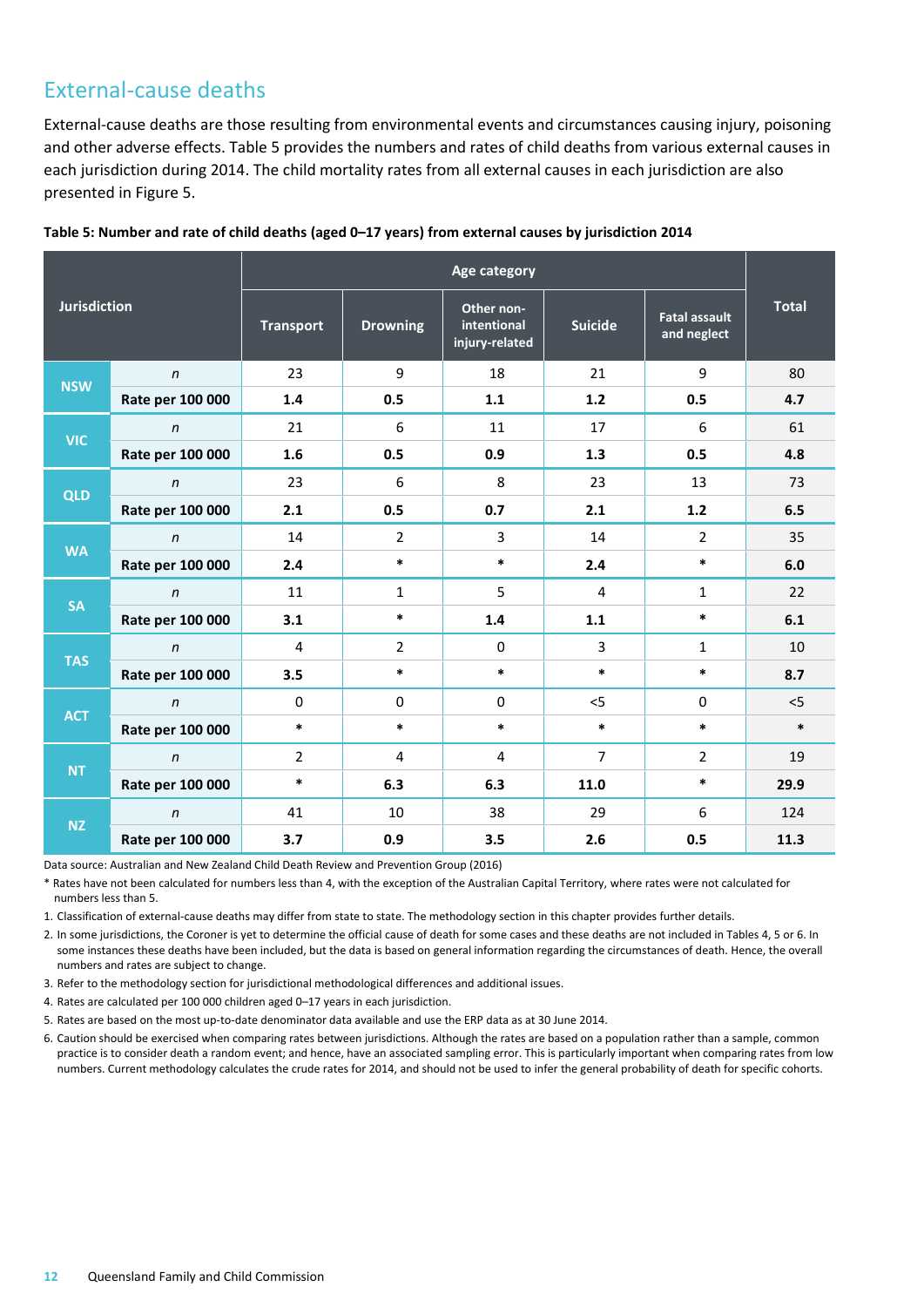

#### **Figure 5: Rate of child deaths (aged 0–17 years) from external causes by jurisdiction 2014**

Data source: Australian and New Zealand Child Death Review and Prevention Group (2016)

\* Rates have not been calculated for the Australian Capital Territory, for numbers less than 5.

1. Classification of external-cause deaths may differ from state to state. The methodology section in Appendix 10.1 provides further details.

2. In some jurisdictions, the Coroner is yet to determine the official cause of death for some cases and these deaths are not included in Tables 4, 5 or 6. In some instances these deaths have been included, but the data is based on general information regarding the circumstances of death. Hence, the overall numbers and rates are subject to change.

- 3. Refer to the methodology section for jurisdictional methodological differences and additional issues.
- 4. Rates are calculated per 100 000 children aged 0–17 years in each jurisdiction.
- 5. Rates are based on the most up-to-date denominator data available and use the ERP data as at 30 June 2014.
- 6. Caution should be exercised when comparing rates between jurisdictions. Although the rates are based on a population rather than a sample, common practice is to consider death a random event, and hence have an associated sampling error. This is particularly important when comparing rates from low numbers. Current methodology calculates the crude rates for 2013, and should not be used to infer the general probability of death for specific cohorts.

In 2014, transport was the leading external cause of death in most jurisdictions, with suicide being the equal leading cause in Queensland and Western Australia. Suicide was the leading external cause of death in the Northern Territory.

In 2014, the Northern Territory had the highest rate of external-cause deaths (29.9 per 100 000), followed by New Zealand (11.3 per 100 000). New South Wales had the lowest rate of external-cause deaths (4.7 per 100 000) and Victoria had the second-lowest (4.8 per 100 000).

In 2014, Queensland had the fourth-highest rate of external-cause deaths (6.5 per 100 000), compared to the other jurisdictions. Queensland exhibited the highest mortality rate from fatal assault and neglect (1.2 per 100 000) and the third-highest suicide mortality rate (2.1 per 100 000). For transport, drowning and other nonintentional injury-related deaths, Queensland exhibited mid-range child mortality rates, in terms of rank and value.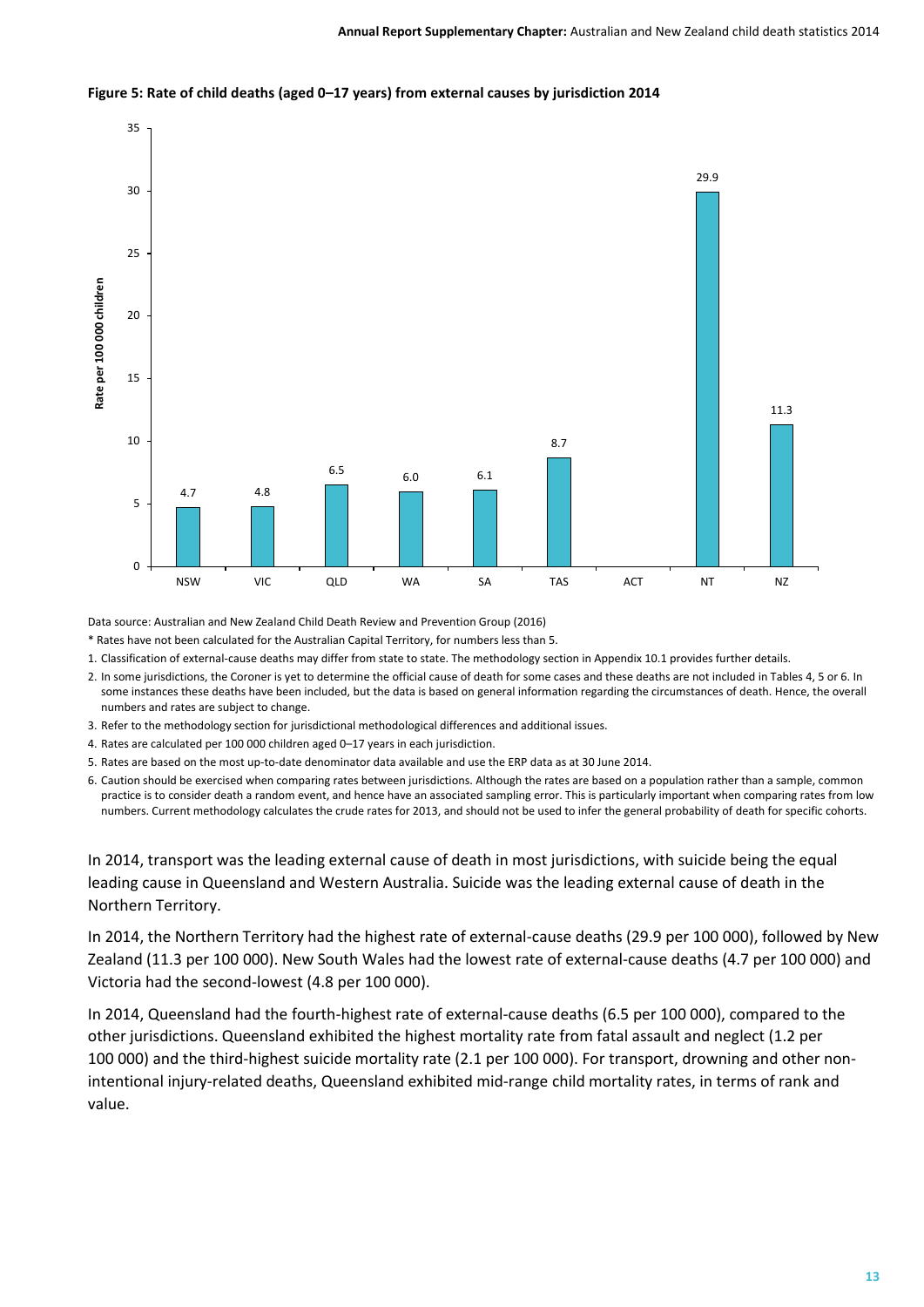## Deaths from SIDS and undetermined causes

Table 6 provides the numbers and rates of child deaths from sudden infant death syndrome (SIDS) and undetermined causes for each age category in each jurisdiction during 2014. The rates of death for infants (children aged under 1 year) from SIDS and undetermined causes in each jurisdiction are also presented in Figure 6.

|                     |                  | Age category           |                  |                |                    |                    |                          |                |
|---------------------|------------------|------------------------|------------------|----------------|--------------------|--------------------|--------------------------|----------------|
| <b>Jurisdiction</b> |                  | <b>Under 1</b><br>year | $1 - 4$<br>years | $5-9$<br>years | $10 - 14$<br>years | $15 - 17$<br>years | $1 - 17$<br>years        | <b>Total</b>   |
| <b>NSW</b>          | $\mathsf{n}$     | 33                     | $\mathbf{1}$     | $\Omega$       | $\mathbf{1}$       | $\mathbf{0}$       | $\overline{2}$           | 35             |
|                     | Rate per 100 000 | 34.5                   | $\ast$           | $\ast$         | $\ast$             | $\ast$             | $\ast$                   | 2.1            |
| <b>VIC</b>          | $\boldsymbol{n}$ | 16                     | $\leq 5$         | $\leq$ 5       | $\leq$ 5           | $\mathbf{0}$       | $\leq$ 5                 | 20             |
|                     | Rate per 100 000 | 20.9                   | $\ast$           | $\ast$         | $\ast$             | $\ast$             | $\overline{\phantom{a}}$ | 1.6            |
|                     | $\mathsf{n}$     | 22                     | $\mathbf{1}$     | $\mathbf 0$    | $\mathbf 0$        | $\mathbf{1}$       | $\overline{2}$           | 24             |
| QLD                 | Rate per 100 000 | 34.8                   | $\ast$           | $\ast$         | $\ast$             | $\ast$             | $\ast$                   | 2.1            |
| <b>WA</b>           | $\mathsf{n}$     | 13                     | $\mathbf 0$      | $\mathbf 0$    | $\mathbf 0$        | $\mathbf{1}$       | $\mathbf{1}$             | 14             |
|                     | Rate per 100 000 | 37.3                   | $\ast$           | $\ast$         | $\ast$             | $\ast$             | $\ast$                   | 2.4            |
|                     | $\mathsf{n}$     | 8                      | $\mathbf{1}$     | $\Omega$       | $\Omega$           | $\mathbf{0}$       | $\mathbf{1}$             | 9              |
| <b>SA</b>           | Rate per 100 000 | 39.6                   | $\ast$           | $\ast$         | $\ast$             | $\ast$             | $\ast$                   | 2.5            |
| <b>TAS</b>          | $\mathsf{n}$     | 3                      | $\Omega$         | $\mathbf 0$    | $\Omega$           | $\mathbf{0}$       | $\Omega$                 | 3              |
|                     | Rate per 100 000 | $\ast$                 | $\ast$           | $\ast$         | $\ast$             | $\ast$             | $\ast$                   | $\ast$         |
| <b>ACT</b>          | $\mathsf{n}$     | $\Omega$               | $<$ 5            | $\mathbf 0$    | $\mathbf 0$        | $\mathbf{0}$       | $\mathbf 0$              | $<$ 5          |
|                     | Rate per 100 000 | $\ast$                 | $\ast$           | $\ast$         | $\ast$             | $\ast$             | $\ast$                   | $\ast$         |
|                     | $\mathsf{n}$     | $\overline{2}$         | $\mathbf 0$      | $\mathbf 0$    | $\mathbf 0$        | $\Omega$           | $\mathbf 0$              | $\overline{2}$ |
| <b>NT</b>           | Rate per 100 000 | $\ast$                 | $\ast$           | $\ast$         | $\ast$             | $\ast$             | $\ast$                   | $\ast$         |
|                     | $\mathsf{n}$     | 18                     | $\overline{2}$   | $\Omega$       | $\overline{2}$     | $\mathbf{1}$       | 5                        | 23             |
| <b>NZ</b>           | Rate per 100 000 | 30.6                   | $\ast$           | $\ast$         | $\ast$             | $\ast$             | 0.5                      | 2.1            |

#### **Table 6: Number and rate of child deaths from SIDS and undetermined causes by age and jurisdiction 2014**

Data source: Australian and New Zealand Child Death Review and Prevention Group (2016)

\* Rates have not been calculated for numbers less than 4, with the exception of Victoria, where rates were not calculated for numbers less than or equal to 5 and the Australian Capital Territory, where rates were not calculated for numbers less than 5.

1. Classification of external-cause deaths may differ from state to state. The methodology section in this chapter provides further details.

2. In some jurisdictions, the Coroner is yet to determine the official cause of death for some cases and these deaths are not included in Tables 4, 5 or 6. In some instances these deaths have been included, but the data is based on general information regarding the circumstances of death. Hence, the overall numbers and rates are subject to change.

3. Refer to the methodology section for jurisdictional methodological differences and additional issues.

4. Rates are calculated per 100 000 children in each age category in each jurisdiction.

5. Total rates are calculated per 100 000 children aged 0–17 years in each jurisdiction.

6. Rates are based on the most up-to-date denominator data available and use the ERP data as at 30 June 2014.

7. Caution should be exercised when comparing rates between jurisdictions. Although the rates are based on a population rather than a sample, common practice is to consider death a random event; and hence, have an associated sampling error. This is particularly important when comparing rates from low numbers. Current methodology calculates the crude rates for 2014, and should not be used to infer the general probability of death for specific cohorts.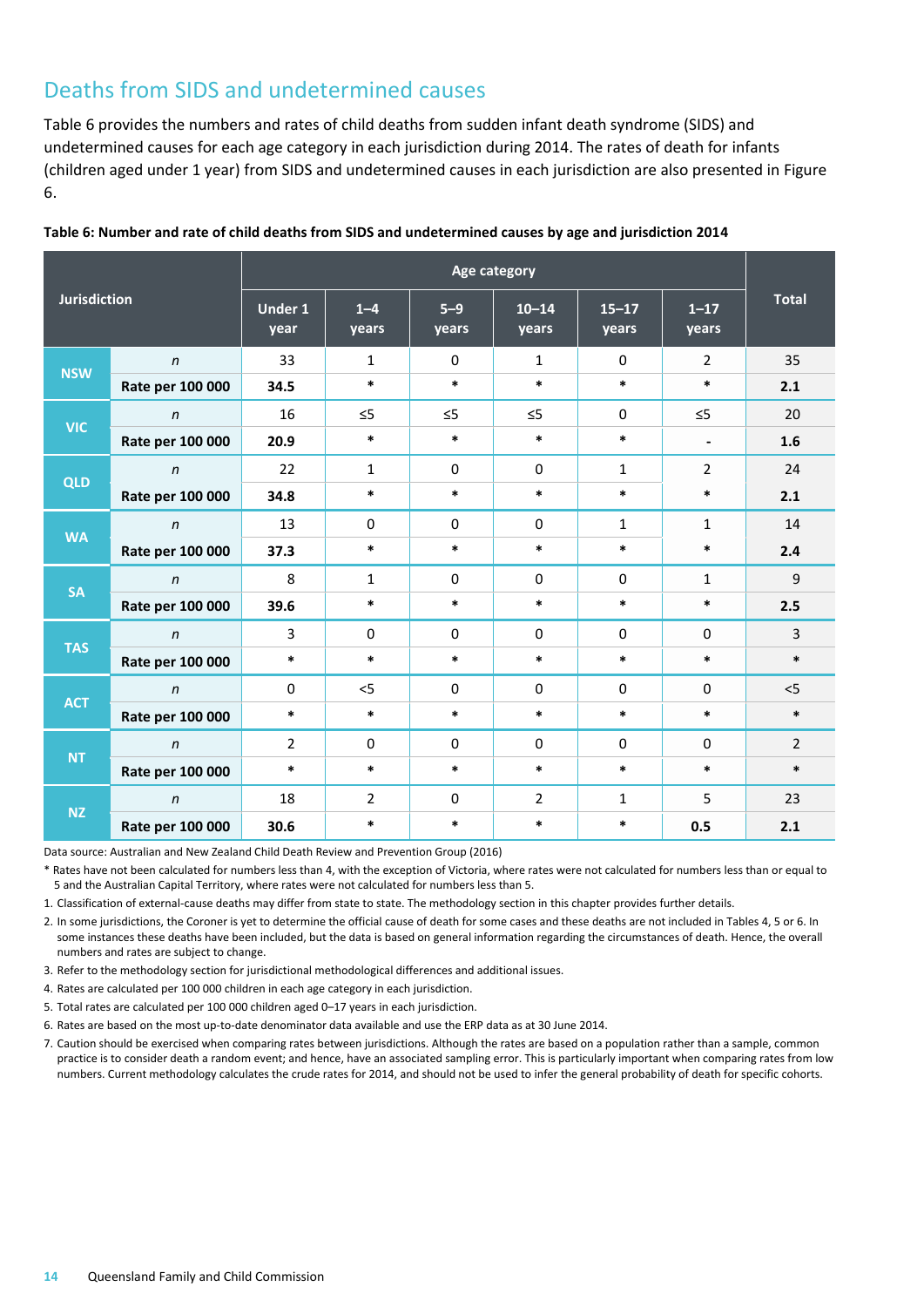



Data source: Australian and New Zealand Child Death Review and Prevention Group (2016)

- \* Rates have not been calculated for numbers less than 4, with the exception of the Australian Capital Territory, where rates were not calculated for numbers less than 5.
- 1. Classification of external-cause deaths may differ from state to state. The methodology section in this chapter provides further details.
- 2. In some jurisdictions, the Coroner is yet to determine the official cause of death for some cases and these deaths are not included in Tables 4, 5 or 6. In some instances these deaths have been included, but the data is based on general information regarding the circumstances of death. Hence, the overall numbers and rates are subject to change.
- 3. Refer to the methodology section for jurisdictional methodological differences and additional issues.
- 4. Rates are calculated per 100 000 infants (children aged 0–1 year) in each jurisdiction.
- 5. Rates are based on the most up-to-date denominator data available and use the ERP data as at 30 June 2014.
- 6. Caution should be exercised when comparing rates between jurisdictions. Although the rates are based on a population rather than a sample, common practice is to consider death a random event, and hence have an associated sampling error. This is particularly important when comparing rates from low numbers. Current methodology calculates the crude rates for 2013, and should not be used to infer the general probability of death for specific cohorts.

Of specific interest in the study of infant (children aged under 1 year) deaths are those certified as due to SIDS or where the cause of death cannot be determined.

SIDS is defined as follows: 3

**.** 

*The sudden, unexpected death of an infant under one year of age, with onset of the fatal episode apparently occurring during sleep, that remains unexplained after a thorough investigation including performance of a complete autopsy and review of the circumstances of death and the clinical history.*

Infant deaths are certified as undetermined when:

- natural disease processes are detected that are not considered sufficient to cause death but preclude a diagnosis of SIDS
- there are signs of significant stress
- non-accidental but non-lethal injuries were present
- toxicology screening detects non-prescribed but non-lethal drugs.

<sup>3</sup> Krous, H.F., Beckwith, J.B., Byard, R.W., Rognum, T.O., Bajanowski, T., Corey, T., Cutz, E., Hanzlick, R., Keens, T.G. & Mitchell, E.A. (2004). Sudden infant death syndrome and unclassified sudden infant deaths: a definitional and diagnostic approach. *Paediatrics,* 114(1), 234–238.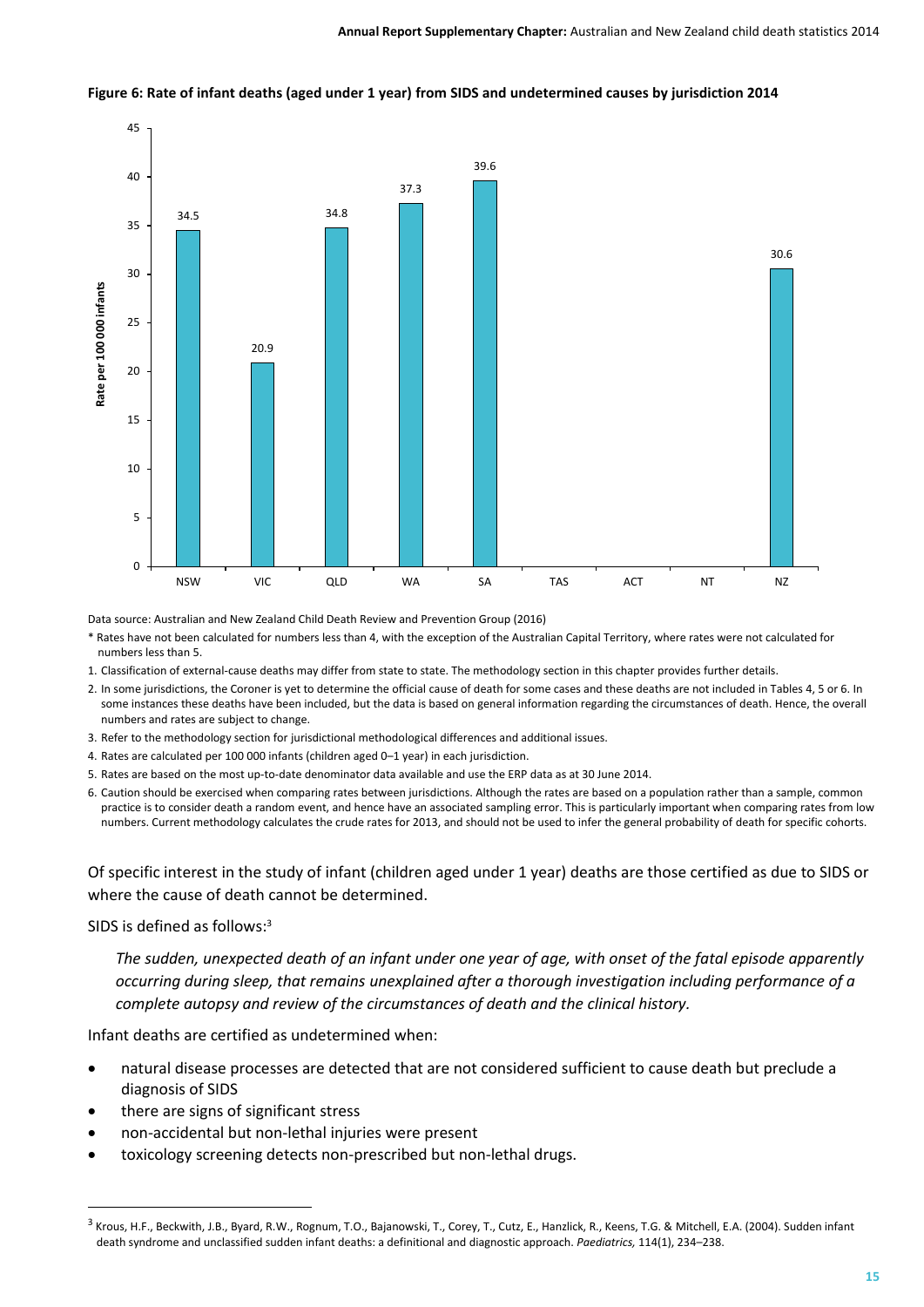In 2014, South Australia had the highest rate of infant deaths from SIDS and undetermined causes (39.6 per 100 000), followed by Western Australia (37.3 per 100 000). Victoria had the lowest rate of infant deaths from SIDS and undetermined causes (20.9 per 100 000) and New Zealand had the second-lowest (30.6 per 100 000).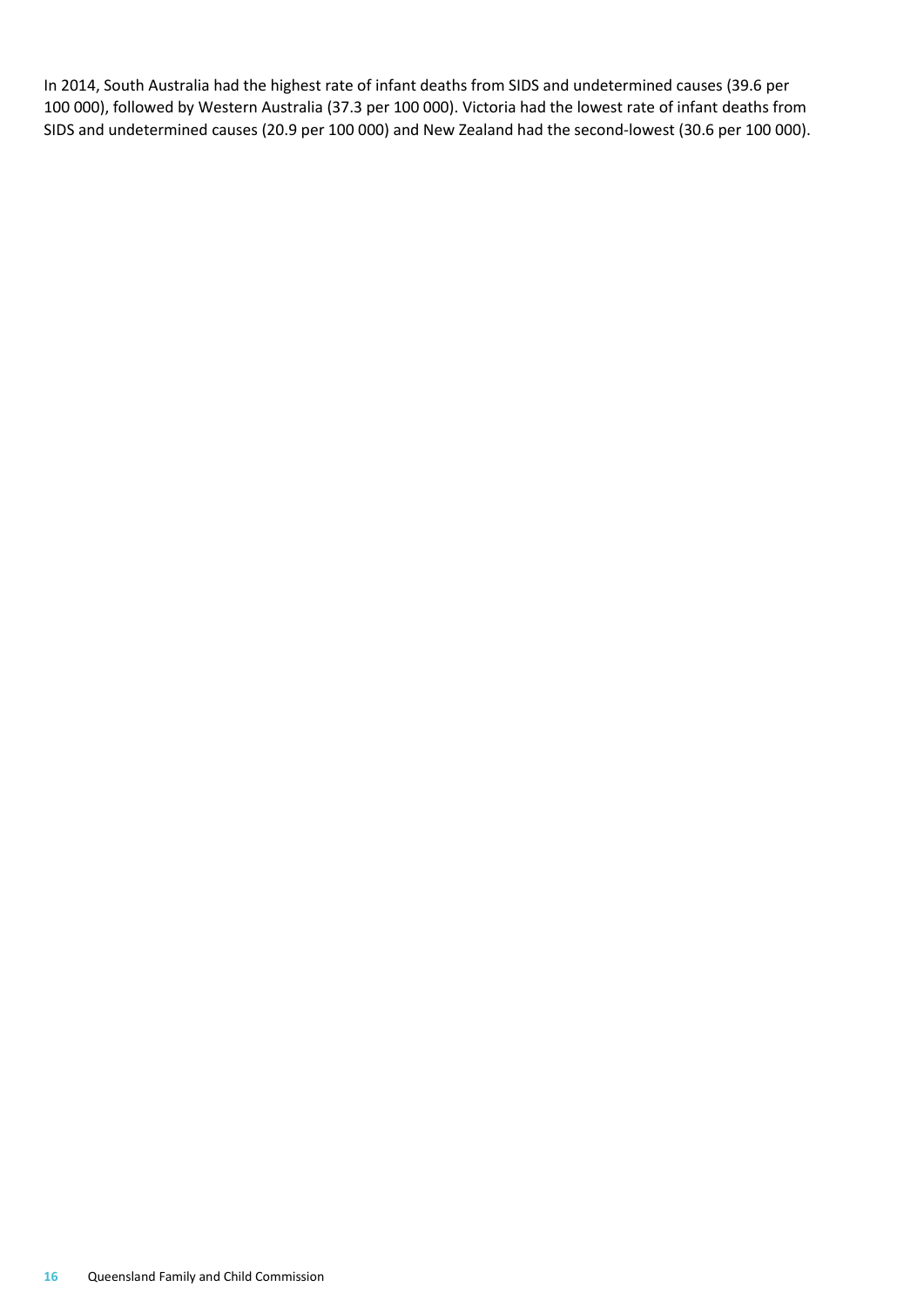# Methodology

## **Data sources**

Jurisdictional mortality statistics have been provided by the following member teams and committees of the ANZCDR&PG:

- New South Wales Child Death Review Team, NSW Ombudsman
- Victorian Consultative Council on Obstetric and Paediatric Mortality and Morbidity
- OFCC
- Ombudsman Western Australia
- South Australian Child Death and Serious Injury Review Committee
- Tasmanian Council of Obstetric and Paediatric Mortality and Morbidity
- Australian Capital Territory Children and Young People Death Review Committee
- Northern Territory Child Deaths Review and Prevention Committee
- New Zealand Child and Youth Mortality Review Committee.

The Department of Health, Western Australia also provided data.

## **Analysis period**

The analysis covers deaths that occurred during the period 1 January 2014 to 31 December 2014.

### **Date of death and place of residence**

All jurisdictions provided raw numbers of the deaths of all children from birth up to, but not including, 18 years of age occurring in 2014, independent of when these deaths were registered with the Registry of Births, Deaths and Marriages.

Recording deaths based on the jurisdiction in which they occurred can have an impact on rates of deaths. Rates of death in South Australia, for example, may be artificially inflated by the number of deaths of residents from surrounding areas of the Northern Territory occurring within South Australian boundaries. A similar situation is also known to occur between the Australian Capital Territory and New South Wales.

New Zealand data relates to the deaths of New Zealand residents (identified by usual place of residence, rather than legal status as a New Zealand resident) that occur within New Zealand.

### **Population data**

**.** 

The population figures used in the analysis are estimated resident populations (ERP) for each jurisdiction, as at June 2014. To ensure comparability of child death rates between jurisdictions, all rates have been calculated on this population data, and therefore may differ from those previously published in the reports of individual agencies.

It is important to note that caution should be exercised when comparing rates between jurisdictions. Although the rates are based on a population rather than a sample, common practice is to consider death a random event; and hence, have an associated sampling error. This is particularly important when comparing rates from low numbers. Current methodology calculates the crude rates for 2014, and should not be used to infer the general probability of death for specific cohorts. 4

 $^4$  Rates presented here are crude rates rather than adjusted rates as used in some jurisdictions, and may also account for some differences between the rates published here and those published in other reports.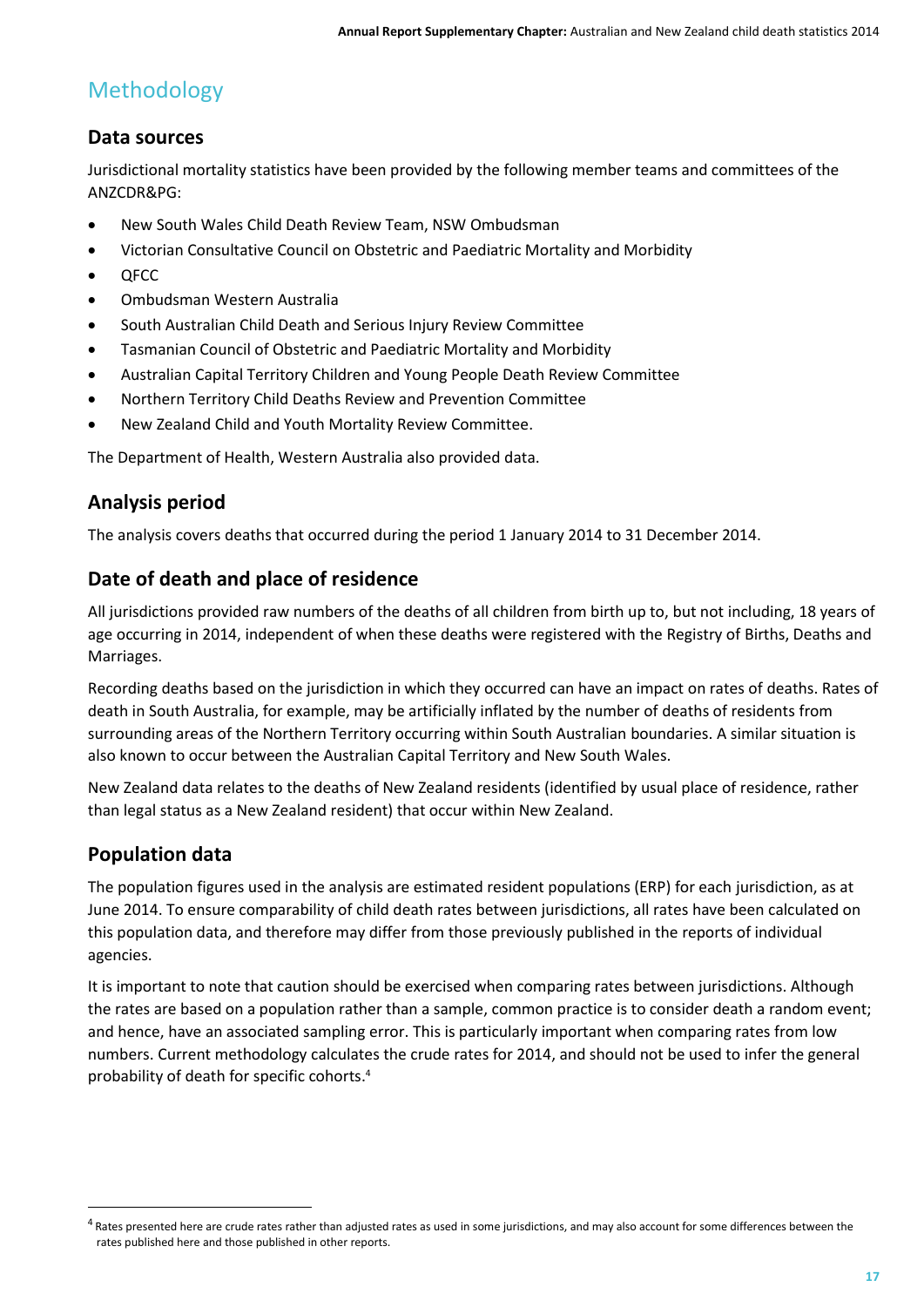Tables 7 and 8 provide details of the child ERP of each jurisdiction as sourced from the ABS<sup>5</sup> and Statistics New Zealand.<sup>6</sup>

|                                     | Age category    |                  |                  |                    |                    |               |
|-------------------------------------|-----------------|------------------|------------------|--------------------|--------------------|---------------|
| <b>Jurisdiction</b>                 | Under 1<br>year | $1 - 4$<br>years | $5 - 9$<br>years | $10 - 14$<br>years | $15 - 17$<br>years | <b>Total</b>  |
| <b>New South Wales</b>              | 95 656          | 393 592          | 474 235          | 449021             | 273 504            | 1686008       |
| <b>Victoria</b>                     | 76 456          | 300 008          | 357843           | 336 448            | 207 650            | 1 278 405     |
| Queensland                          | 63 168          | 254 599          | 316 547          | 300 928            | 182 817            | 1 1 1 8 0 5 9 |
| Western Australia                   | 34 821          | 136 740          | 165 092          | 153 832            | 94 556             | 585 041       |
| South Australia                     | 20 18 6         | 80 9 26          | 99 397           | 97 092             | 61 285             | 358 886       |
| <b>Tasmania</b>                     | 6 0 0 9         | 25 0 20          | 32 202           | 31 4 63            | 20 090             | 114 784       |
| <b>Australian Capital Territory</b> | 5 5 7 5         | 21 132           | 23 760           | 21 4 64            | 13 173             | 85 104        |
| <b>Northern Territory</b>           | 3 9 2 2         | 15 138           | 17921            | 16 9 24            | 9618               | 63 523        |
| <b>New Zealand</b>                  | 58 880          | 249 930          | 306 470          | 295 830            | 185 330            | 1096440       |

**Table 7: Estimated resident population by age category and jurisdiction, as at June 2014**

Data source: ABS (2016); Statistics New Zealand (2016)

#### **Table 8: Estimated resident population aged 0–17 years by sex and jurisdiction, as at June 2014**

|                                     | <b>Sex</b> |             |  |  |  |
|-------------------------------------|------------|-------------|--|--|--|
| <b>Jurisdiction</b>                 | Female     | <b>Male</b> |  |  |  |
| <b>New South Wales</b>              | 818 901    | 867 107     |  |  |  |
| <b>Victoria</b>                     | 622 459    | 655 946     |  |  |  |
| Queensland                          | 543 923    | 574 136     |  |  |  |
| <b>Western Australia</b>            | 286 263    | 298 778     |  |  |  |
| South Australia                     | 175 018    | 183 868     |  |  |  |
| <b>Tasmania</b>                     | 55 506     | 59 278      |  |  |  |
| <b>Australian Capital Territory</b> | 41 451     | 43 653      |  |  |  |
| <b>Northern Territory</b>           | 30 719     | 32 804      |  |  |  |
| <b>New Zealand</b>                  | 534 230    | 562 170     |  |  |  |

Data source: ABS (2016); Statistics New Zealand (2016)

 $\overline{a}$ 

<sup>5</sup> Australian Bureau of Statistics (2016). *Australian Demographic Statistics March 2016*, 'Tables 51-58: Estimated Resident Population by Single Year of Age, States and territories', time series spreadsheets, cat. no. 3101.0.

<sup>6</sup> Statistics New Zealand (2016). *Estimated Resident Population by Age and Sex (1991+) (Annual-Jun 2014)*.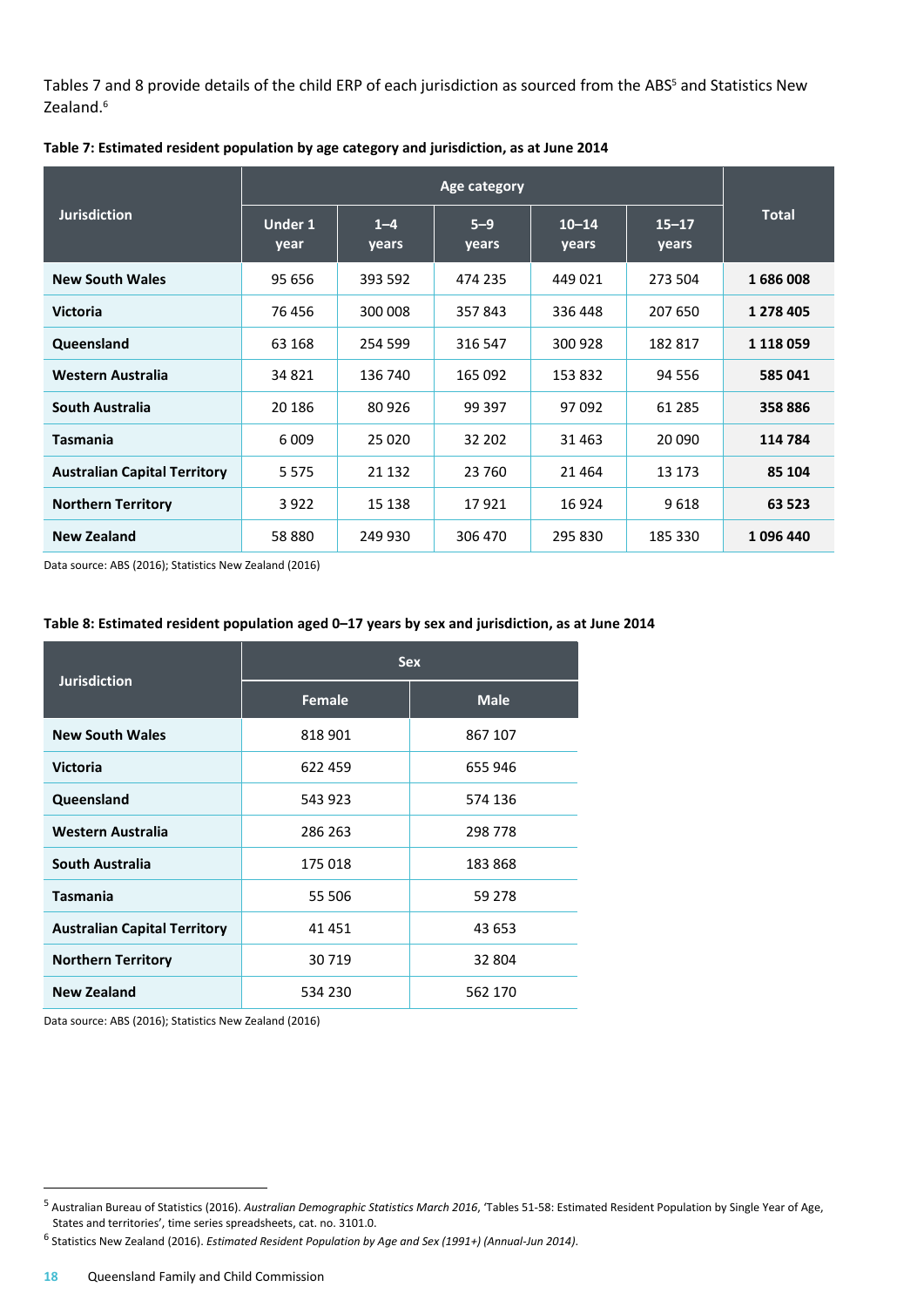## **Indigenous population data**

Estimates for the Australian Aboriginal and Torres Strait Islander child population for each jurisdiction<sup>7</sup> and the New Zealand Māori population<sup>8</sup> as at June 2014 were used to calculate Indigenous and non-Indigenous mortality rates. Estimates of the non-Indigenous child populations for each jurisdiction were obtained by subtracting the estimated Indigenous population from the overall child ERP. Table 9 provides these population estimates and the percentage of the child population identified as Indigenous.

|                                     | Indigenous status                              | Indigenous % |       |
|-------------------------------------|------------------------------------------------|--------------|-------|
| <b>Jurisdiction</b>                 | Indigenous children<br>Non-Indigenous children |              |       |
| <b>New South Wales</b>              | 91 472                                         | 1 594 536    | 5.4%  |
| <b>Victoria</b>                     | 20 854                                         | 1 257 551    | 1.6%  |
| Queensland                          | 86 684                                         | 1031375      | 7.8%  |
| Western Australia                   | 37029                                          | 548 012      | 6.3%  |
| South Australia                     | 16 002                                         | 342 884      | 4.5%  |
| <b>Tasmania</b>                     | 10 633                                         | 104 151      | 9.3%  |
| <b>Australian Capital Territory</b> | 2424                                           | 82 680       | 2.8%  |
| <b>Northern Territory</b>           | 26 702                                         | 36821        | 42.0% |
| <b>New Zealand</b>                  | 276 760                                        | 819 680      | 25.2% |

**Table 9: Estimated resident population aged 0–17 years by Indigenous status and jurisdiction, as at June 2014**

Data source: ABS (2014); Statistics New Zealand (2015)

Challenges are faced in obtaining accurate population data for Indigenous people. Some jurisdictions also experience difficulty with the collection of child death data regarding Indigenous status. Problems in collecting Indigenous status data for death registrations may result in an undercount of Indigenous deaths, limiting the comparability of the data. Therefore, mortality rates for Indigenous and non-Indigenous children should be interpreted with caution.

Indigenous people constitute a greater proportion of the child population than found in the overall population. For example, Aboriginal and Torres Strait Islanders represent 4.3% of the overall Queensland population<sup>9</sup>, but 7.8% of the child population. This is due to different age profiles for Indigenous populations, compared to non-Indigenous populations—contributing factors include different fertility patterns and life expectancies.

## **Data extraction and methodological differences**

To assist with comparative research regarding the prevention of child deaths, the ANZCDR&PG has agreed to report under a number of research categories based on the circumstances of death. These categories are diseases and morbid conditions (sometimes called natural causes of death) and the major external causes of death transport, drowning, suicide, other non-intentional injury (accidental and fire-related deaths), and fatal assault and neglect.

1

<sup>7</sup> Australian Bureau of Statistics (2014). *Estimates and Projections, Aboriginal and Torres Strait Islander Australians*, *2001 to 2026*, 'Tables 1-8: Estimated and projected population, Aboriginal and Torres Strait Islander Australians, Series B, Single year of age, Australia, states and territories', data cube: Excel spreadsheet, cat. no. 3238.0.

<sup>8</sup> Statistics New Zealand (2015). *Māori Population Estimates: At 30 June 2015 – tables*.

<sup>9</sup> Australian Bureau of Statistics (2014). *Estimates and Projections, Aboriginal and Torres Strait Islander Australians*, *2001 to 2026*, 'Table 3: Estimated and projected population, Aboriginal and Torres Strait Islander population, Series B, Single year of age, Queensland', data cube: Excel spreadsheet, cat. no. 3238.0.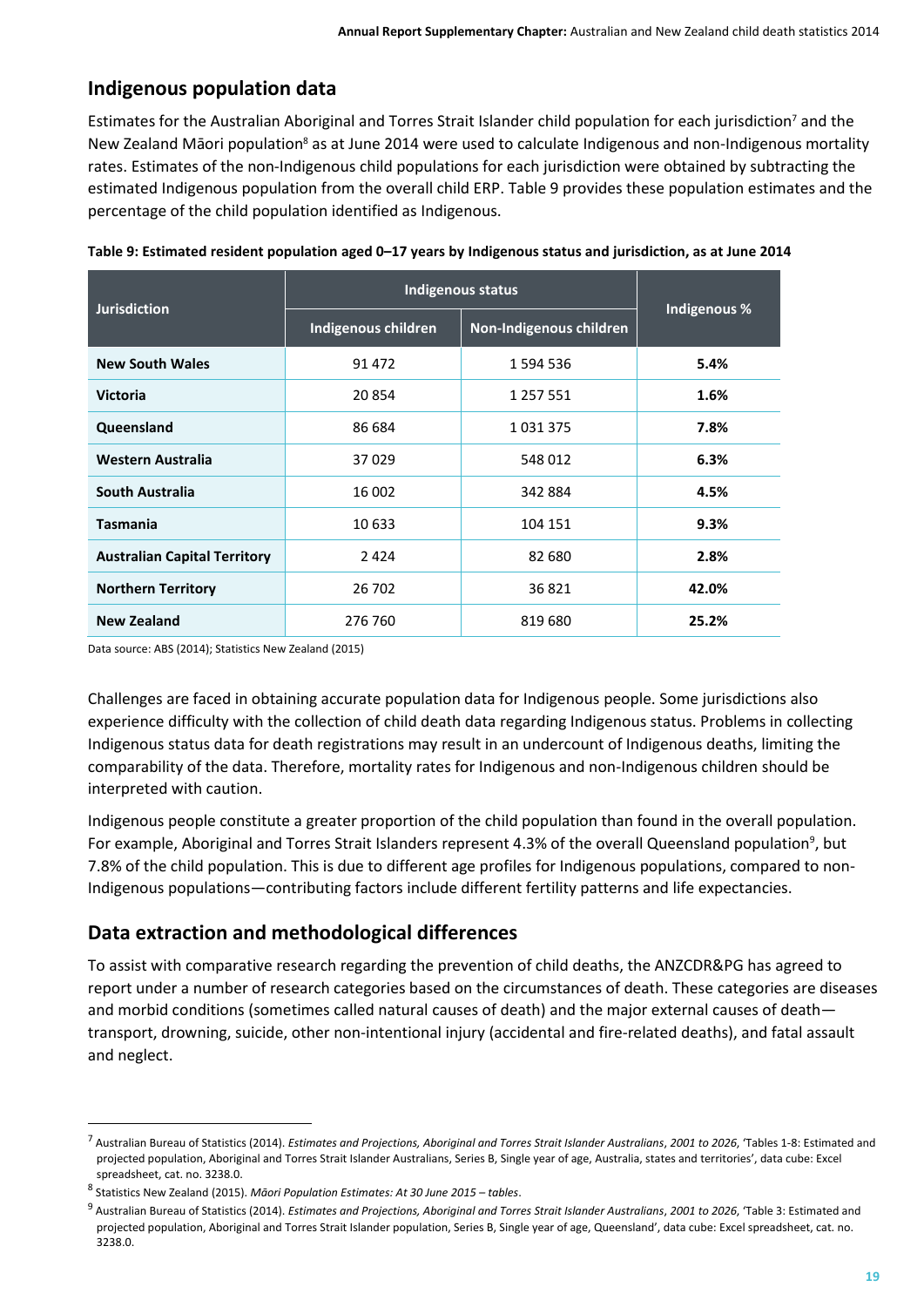However, it is important to recognise deaths are categorised by each particular agency as per their individual classification rules. In many cases, agencies have multiple sources of information available concerning children (including health, welfare and education records) and are not limited to the causes of death recorded in postmortem reports or death certificates. Accordingly, a team or committee's classification for a particular death may vary from classifications within the World Health Organization's (WHO) International statistical classification of diseases and related health problems, tenth revision (ICD-10).

Notable differences include:

- The QFCC normally include SIDS and undetermined causes within diseases and morbid conditions (classified as unexplained diseases and morbid conditions). For inter-jurisdictional comparability of data in this supplementary chapter, deaths from SIDS and undetermined causes have been excluded from deaths due to diseases and morbid conditions.
- The Victorian Consultative Council on Obstetric and Paediatric Mortality and Morbidity (CCOPMM) apply coding of neonatal (0–27 days) deaths according to PSANZ-PDC<sup>10</sup> and PSANZ-NDC<sup>11</sup> rather than ICD-10. However, Victorian data provided by the council for this chapter has been recoded into the ICD-10.
- Victorian figures exclude neonatal deaths as a result of terminations of pregnancy (for congenital anomaly or other maternal reason) and those born less than 20 weeks gestation, or, if the gestation is unknown, less than 400 grams birth weight.
- South Australian figures do not include deaths of infants who were born spontaneously before 20 weeks gestation, or deaths of infants as a result of planned termination of pregnancy, irrespective of whether they showed signs of life after birth and irrespective of whether they were registered at Births, Deaths and Marriages as a live birth.
- The methodology for classification of external cause deaths by the South Australian Child Death and Serious Injury Review Committee is available in the Committee's Annual report at [www.cdsirc.sa.gov.au,](http://www.cdsirc.sa.gov.au/) including a revision of the classification of fatal assault.

A number of additional issues affecting data for particular jurisdictions should also be noted:

- The Victorian CCOPMM notes that the data provided is provisional only. Final data will be available in the yet-to-be-published Annual Report for the 2014 and 2015, at [https://www2.health.vic.gov.au/hospitals-and](https://www2.health.vic.gov.au/hospitals-and-health-services/quality-safety-service/consultative-councils/council-obstetric-paediatric-mortality/mothers-babies-children-report-2012-13)[health-services/quality-safety-service/consultative-councils/council-obstetric-paediatric-mortality/mothers](https://www2.health.vic.gov.au/hospitals-and-health-services/quality-safety-service/consultative-councils/council-obstetric-paediatric-mortality/mothers-babies-children-report-2012-13)[babies-children-report-2012-13.](https://www2.health.vic.gov.au/hospitals-and-health-services/quality-safety-service/consultative-councils/council-obstetric-paediatric-mortality/mothers-babies-children-report-2012-13)
- The Victorian CCOPMM does not specify raw figures where these are less than, or equal to 5. Aboriginal and Torres Strait Islander figures are not specified for counts less than 10. These are represented by the figures ≤5 and <10 throughout this chapter.
- The data for Western Australia for all child deaths, deaths by Indigenous status and by gender are obtained from the Department of Health, while the data for external-cause deaths and deaths from SIDS and undetermined causes is provided by the Ombudsman Western Australia. Therefore these two data sets should not be compared.
- The data provided by the Ombudsman Western Australia is based on the child death notification received by the Ombudsman which includes general information on the circumstances of death. This is an initial indication of how the child may have died but is not the cause of death, which can only be determined by the Western Australian Coroner.
- Australian Capital Territory Children and Young People Death Review Committee does not specify raw figures where counts are less than 5. These are represented by the figure <5 throughout this chapter.
- The Australian Capital Territory data does not include deaths of children and young people awaiting the Coroner's findings.

 $\overline{a}$ 

 $10$  Perinatal Society of Australia and New Zealand—Perinatal Death Classification.

<sup>11</sup> Perinatal Society of Australia and New Zealand—Neonatal Death Classification.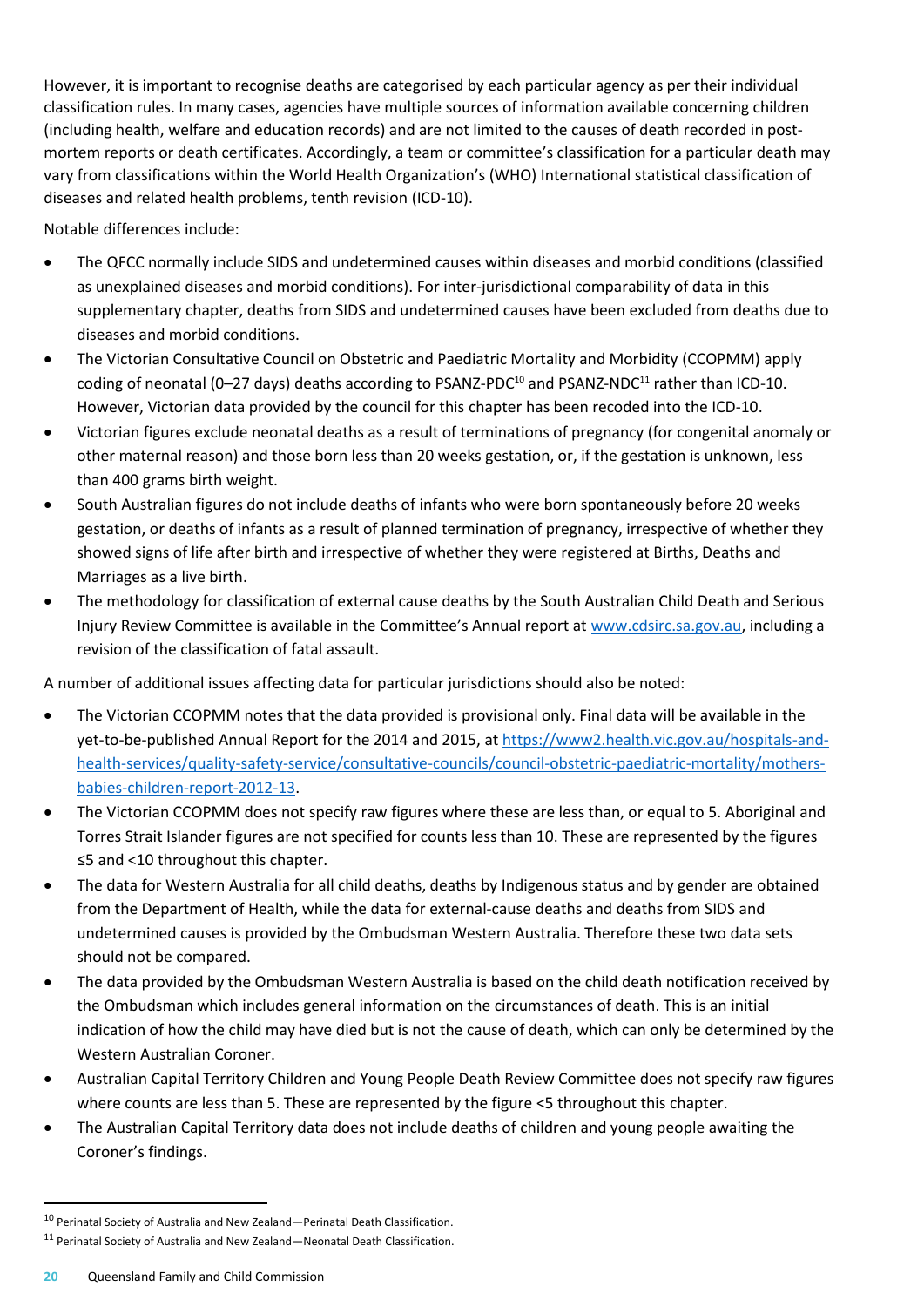The New Zealand Child and Youth Mortality Committee notes that:

- Data are from the NZ Mortality Review Database, which collects and stores data for the Child and Youth, and Perinatal and Maternal Mortality Review Committees. The 2014 data are provisional.
- Data relates to deaths occurring in the age range of 20 weeks gestation (or birth weight 400 grams) up to but not including the 18th birthday, and excludes stillbirths and terminations.
- Only deaths of New Zealand residents are included in these analyses (deaths of non-residents within New Zealand are excluded).
- Infant mortality is usually calculated using live births in New Zealand, so the infant mortality rates in this chapter will differ from official New Zealand statistics.